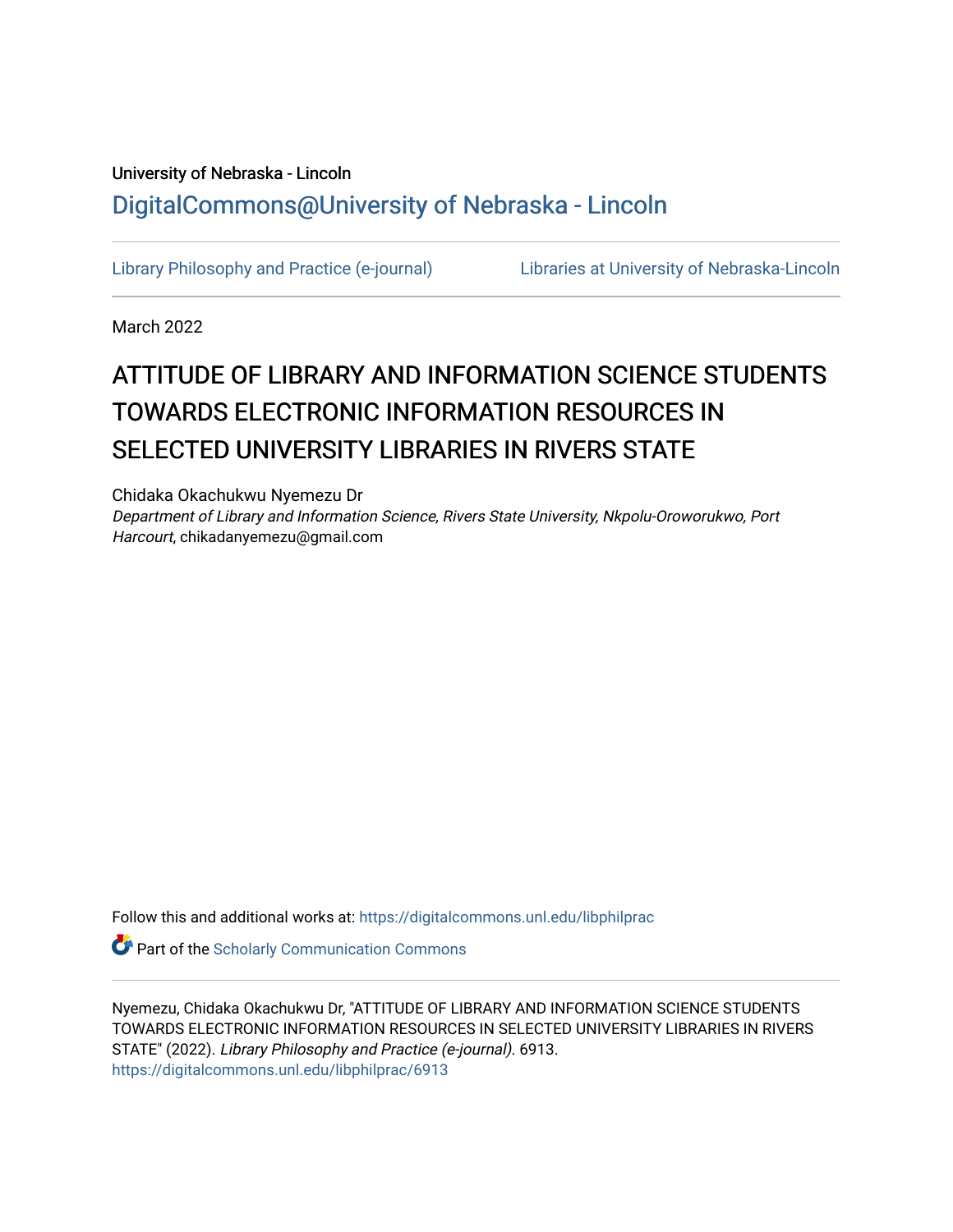### **ATTITUDE OF LIBRARY AND INFORMATION SCIENCE STUDENTS TOWARDS ELECTRONIC INFORMATION RESOURCES IN SELECTED UNIVERSITY LIBRARIES IN RIVERS STATE**

#### **Chidaka Okachukwu Nyemezu PhD**

Lecturer, Rivers State University, Nkpolu-Oroworukwo, Port Harcourt. Chidakaonyemezu@gmail.com

#### **ABSTRACT**

*This study focused on attitude of library and information science students towards electronic information resources in selected university libraries in Rivers State. The design adopted for the study is descriptive survey. The population of the study consists of the registered regular library and information science undergraduate students of the selected university libraries. The study was made up of 325 registered undergraduate students of Library and Information Science department in University of Port Harcourt; 314 registered undergraduate students of Library and Information Science department in Rivers State University and 229 registered Library and Information Science Undergraduate student of Ignatius Ajuru University of Education making it a total of 868 LIS undergraduate students in all. The sample size consists of a total of three hundred and forty-seven (348) students. 40% was used to select the subjects that formed the sample that is 130 for UNIPORT; 126 for RSU and 92 for IAUE. The proportionate random sampling technique was adopted for the study. A structured questionnaire was used for the study. The research questionnaire was administered to the undergraduate students of library and information science of the universities under study. The data was collated and analyzed using mean and real limits of numbers for ranking. The findings of the study showed that the attitude of library and information science students in University of Port Harcourt, Rivers State University and Ignatius Ajuru University of Education has an influence on their perception and the frequency of utilization of electronic information resources. This has resulted to low performance due to non-use of electronic resources and lack of skills. The study recommended that the university library should establish adequate e-library facilities for the students' use. This can be achieved by getting financial aid or provision of those electronic information resources from the university administration or other private organization who are interested for the course.*

**Keywords:** Attitude, LIS Students, Electronic Information Resources, University Libraries.

#### **Background of the Study**

The main purpose of the university library is to support the objectives of the university which is to promote teaching, learning and research. Thus the university library is meant to serve the undergraduates, postgraduates, lecturers and other members of the university community. A university community library is regarded in the university as the heart of the intellectual life of the university. The quality of the university is measured largely by the quality of its library because of its unique role in the university system.

The university library provides variety of information resources. Ekere (2014) stated that university library collections are always large and for a university library to organise its large resources and provides services to various groups of users, the librarian must be highly qualified.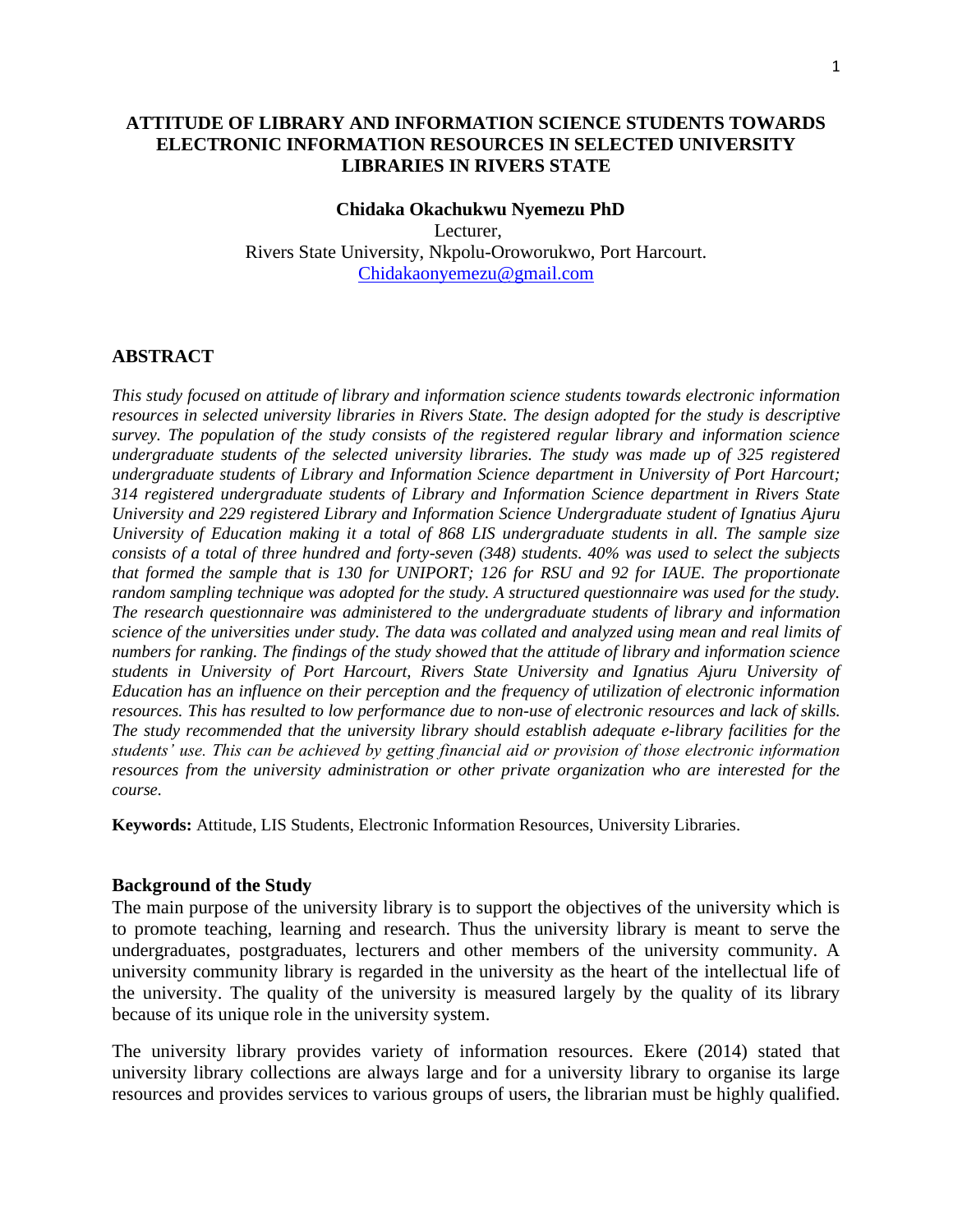It is not surprising therefore to find the highest calibre of librarians working in university libraries. Librarians working in the university libraries are usually numerous and they specialize in different disciplines and areas of the library to provide information to its users.

Information is the hinge on which the survival of any society rest. It remains the major element in taking decision, and assist in reducing the degree of doubt. The use of Information is as old as man. In the words of Olatokunbo and Asiru (2011), without information, there cannot be communication. Information can be documented or presented in an oral form. Information resources are those materials which provide information for learning, teaching and research such as books, journals, encyclopaedias, films or pictures. According to Bennett (2003) the revolution in information technology is changing information delivery in education. Information and communication technologies are, a diverse set of tools and resources used to communicate, create, disseminate, store, and manage information. The embrace of technology has led to the explosion of information resources electronically available.

Electronic information resources are those resources used electronically. Electronic Information resources is defined as an information retrieval system operating with a computer terminals, communication lines and links, models, disk drives, and databases in machine–readable form that are accessible in an online, interactive mode (Harper,2006). Electronic information sources according to Ekwelem, Okafor, and Ukwuoma (2009), may be defined as information sources that are available and can be accessed electronically through computer network facilities, such as online library catalogue, the internet, the world wide web, digital libraries, government portals and websites, CD-ROM databases, online academic databases such as Medline online, or commercial bases such as LEXIS and NEXIS. Electronic information resources can therefore be defined as various infrastructures used in the creation, processing, storage, dissemination of information and various services rendered by these infrastructures. The last few years have seen a number of changes in the University sector. These changes necessitated the importance of electronic resources in this age and they include the following: Rapid growth in undergraduate students' numbers with little or no relative increase in the number of library and information services staff and inflation in the cost of printed materials. Growing number of academic publications, fall in library budgets as a percentage of the total institutional budgets, changes in the teaching and learning methods, towards a greater emphasis on the undergraduate students' centred learning, and technological developments.

Electronic information resources offer many advantages. According to Brophy, (1993) an advantage of electronic resources is that the information needed can be delivered from the most appropriate source to the user. The user can re-specify his or her needs dynamically. The information is obtained when it is wanted, and so becomes just in time, In addition, the user selects only the information needed to answer the specific question and the information is only stored if the user wishes. Electronic information can therefore provide a number of advantages over print based resources. According to Brophy, Electronic information resources are often faster than consulting print indexes, especially when searching retrospectively. They are straight forward when wishing to use a combination of keywords open and open the possibility of searching multiple files at one time. Electronic resources can be printed and searches saved to be repeated at a later date. They are updated more easily and more often than conventional resources. One main advantage, especially for those with limited time to access the library and distance learners, is their availability from outside the library by dial-up access. Mobile phones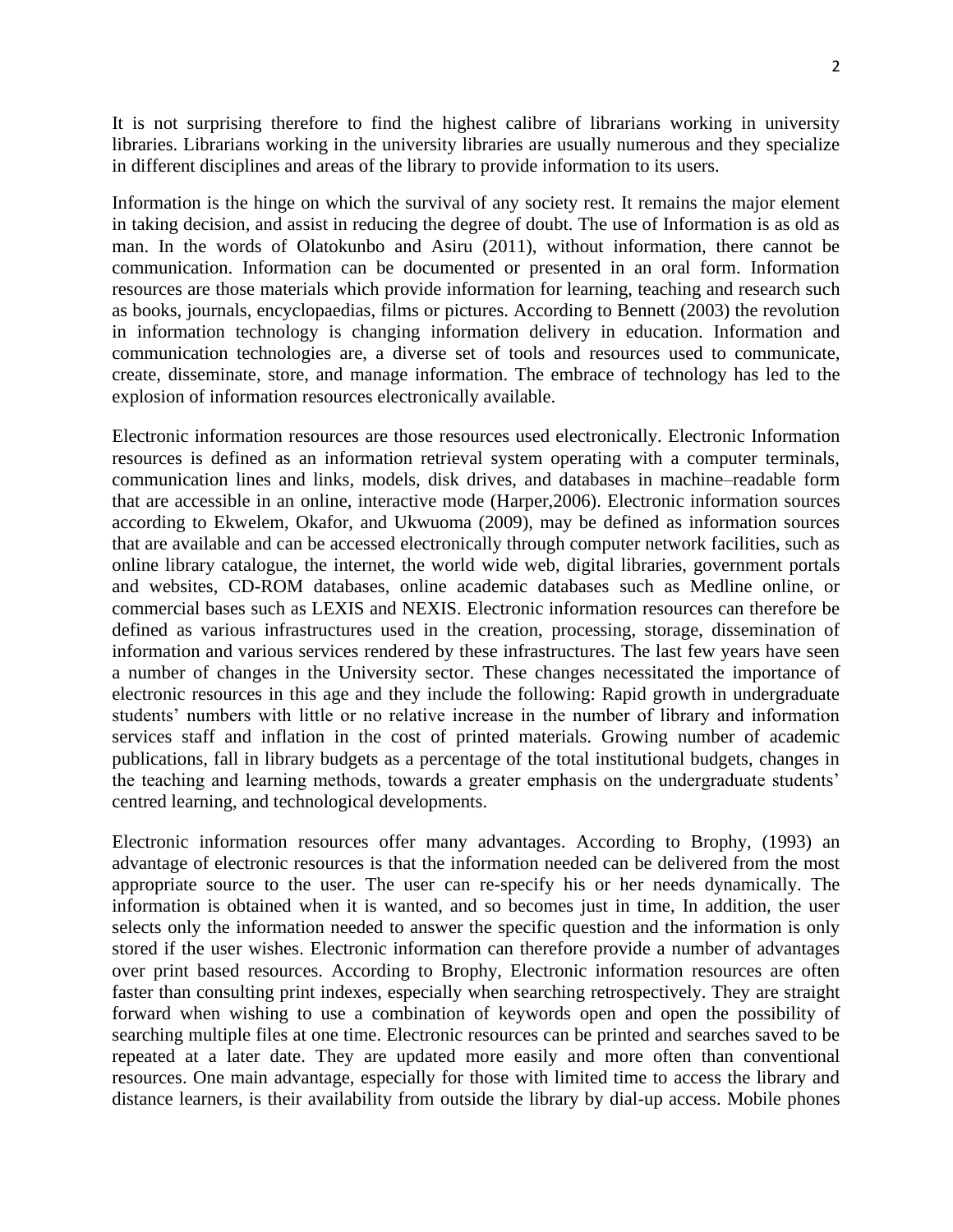and the internet are seen as easier and more convenient in the co ordination of activities, for example, in planning, seeking information and communication.

Electronic resources also generate opportunities to find new interests, activities and friends which might be positive in terms of one's quality of life. According to Brophy (1993), electronic resources provide an access to unlimited sources of information through search engines, which are continuously being upgraded to provide efficient ways to help users find what they want. The electronic equivalent offers the ability to integrate text with charts, graphs, photographs, sound, video and other forms of multimedia. The use of electronic information resources as an extension of the classroom or as a vehicle for higher education is increasingly widespread.

In universities, undergraduate students are motivated to make use of electronic information resources. Undergraduate students need electronic information resources because of their flexibility, dynamism in information retrieval, storage and processing. Electronic information resources are important to undergraduates because they need to have access to timely, accurate and relevant academic information (Adomi, Omodeko Otolo, 2004). Computer services like internet and other electronic sources have greatly increased the speed of searching out information. They have brought considerable relief to students in universities, as students can conveniently walk into any library that has its holdings on the internet and have access to unlimited information sources (Ezeji, 2008).

Electronic resources have much to offer, but their utility depends on attitudes of users, how they feel about them. Attitudes are ways that people think and feel about something. According to Taiwo in Nnadi (2018), attitudes are inclinations and feelings, prejudices or bias, preconceived notions, ideas, fears and conviction about any specific topic. Attitudes represent the conceptual value of these technologies in the minds of students and not the values of the technologies themselves. Positive attitudes are fundamental in implementing new technologies. Students constitute one part of society who is fortunate to have access to a variety of electronic information resources. Universities use considerable proportions of their budgets to provide this technology for their students to assist in the learning process. The question then is what is the level of use of this type of resources? How do students themselves feel about various issues surrounding electronic resources, which may require the acquisition of new skills to utilize them effectively, and whether attitude change depends upon the availability of these resources? Little is known about attitude of LIS students towards this form of information provision and without a better understanding; it is difficult for service providers to know if they are meeting the needs of students effectively.

#### **Statement of the Problem**

The development of electronic information resources especially in universities has continued to transform the pattern and scope of learning and research. Universities in Nigeria must maintain and support the instructional and research needs of their faculties and students. Having ready access to varieties of information is essential in any university. A typical Nigerian student like his counterparts in America wants specific bits of information as quickly as possible. However, cost of periodicals and indexes continue to mount, publishing costs continue to grow, making the cost of books higher. The solution to this however is the use of electronic resources which sometimes are free or are sometimes open to access without subscription. Attitude could be positive or negative. Attitude towards a particular phenomenon can enhance or mar human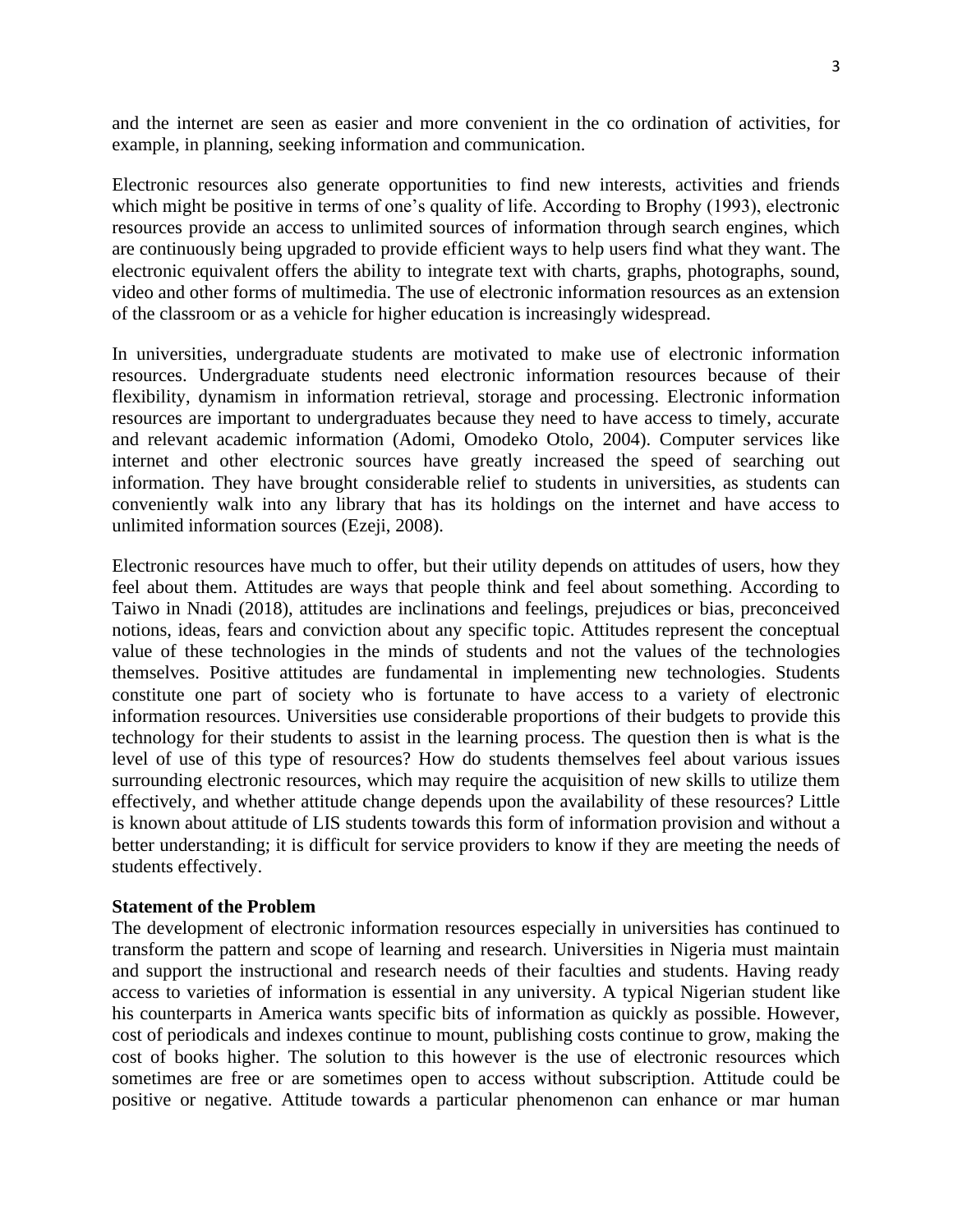approach to such phenomenon. Positive attitudes of undergraduate students can strongly enhance effective use and integration of electronic information resources in teaching and learning.

Despite the benefits of electronic resources to university education, student's attitude towards these resources could change to the negative if they are not aware of the importance of these resources and if they don't possess the necessary skills involved in making use of them. In all the efforts made by different Nigerian universities towards integration of electronic information resources, it appears that very little progress has been made by the undergraduate students. Preliminary observation shows that most students have negative attitude towards electronic information resources. This shows that there is still a gap to be filled in order to achieve a maximum utilization of these resources.

Previous researchers have carried out studies on the attitude of librarians and research scholars towards usage of electronic resources, but little or nothing known to the researcher has been carried out on attitudes of LIS undergraduate students toward this form of information provision. Hence, there is the need for this study in order to contribute to the limited information on the students' attitude of electronic information resources, and how it can help to improve them academically.

## **Purpose of the Study**

The main purpose of this study is to find out the attitude of LIS undergraduate students towards electronic information resources in selected university libraries in Rivers State.

The specific objectives of the study are to:

- 1. Find out what electronic information resources the undergraduate students prefer to use in the library.
- 2. Ascertain the factors that determine the use of electronic information resources for information retrieval.
- 3. Establish the frequency of use of the electronic information resources by the students.
- 4. Identify the problems associated with the use of electronic information resources for learning and research.
- 5. Proffer the strategies towards improvement on the academic use of electronic information resources by the undergraduate students in the university.

## **Review of Literature**

## **University library**

A university library is a kind of academic library that serves the information needs of the university community through provision of information resources that supports learning, teaching and research. The university library is usually centrally located where students can access the library with ease. According to Curzon and Quinonez-Skinner (2009) a university library is a [library](https://en.wikipedia.org/wiki/Library) that is attached to a higher education institution which serves two complementary purposes to support the school's curriculum, and to support the research of the university faculty and students. A university library, being a complex institution must have large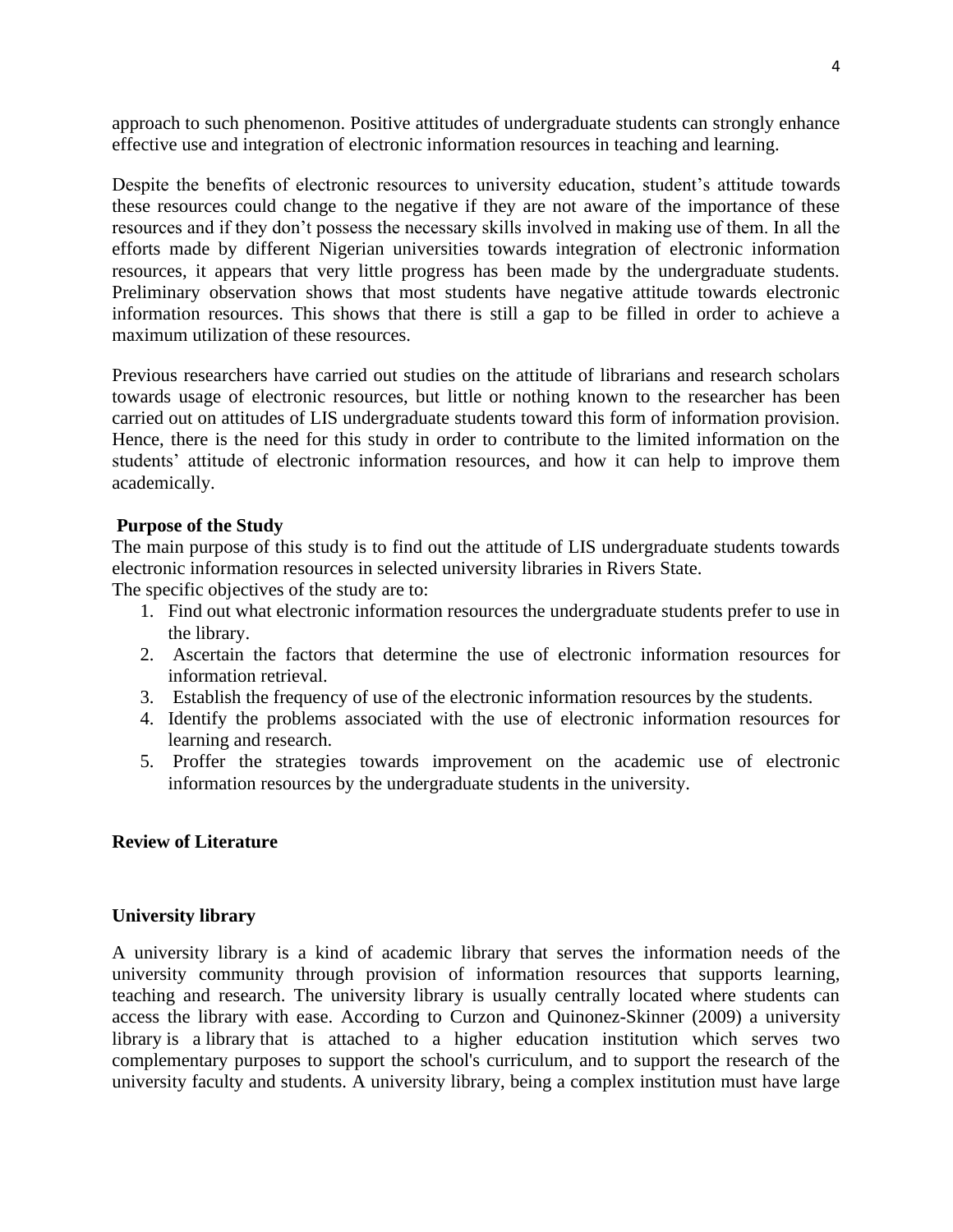quantities of materials to meet the demands of the numerous students, lecturers, faculty officers and the host community.

University libraries provide a wide variety of services important to serve the needs of its users. The primary aim of a university library is to promote and support the objectives of the university which is based on learning, teaching, research and services. Aina (2004) asserts that the quality of a university is measured by the services provided by the library because of its unique position in the over-all university system. Universities produce knowledge for problem-solving, economic activity, guidance and direction, and the ability to escape ignorance and superstition and protect and advance the common good. University libraries have an important role in the teaching, research, and service that universities undertake. The library is highly regarded as the heart and brain box of the intellectual activities of the university.

For a University library to perform its several functions, its collection must not only include books but also other materials such as general and specialised reference collections, made up of journals, newspapers, manuscripts, historical maps, government publications, clippings, letters, thesis, and audiovisual materials. University library also provides research materials and other bibliographic services to help both staff and students in the areas of their research interest. They also provide collections for leisure, recreation and personal development, provision of accommodation to enhance learning and reading. Librarians working in the university libraries are usually numerous and they specialize in different disciplines and areas of library and information science (Ekere, 2014). Owing to the fact that the university library houses a whole lot of resources including the electronic information resources, that serve the university community as the primary user, it is pertinent to look at the attitude of students towards these resources.

## **Attitude**

Attitudes are enduring systems of positive or negative evaluations, emotional feeling and tendencies with respect to social objects. Attitude can be described as settled behavior or manner of acting, as representation of feeling or opinion. It refers to certain predisposition to act or react in a positive or negative way towards certain situations and ideas. Reactions can be preconceived notions, ideas, fears, convictions etc. Behavioral scientists have given high importance to the study of human beings and his surroundings in the context of attitude. Consequently, Attitude according to Venes (2001) is a behavior based on conscious or unconscious mental views developed through cumulative experience. Closely related to attitude are beliefs and opinions, with all these involving some aspects of an individuals' cognitive organisation of his/her world. However, they vary mainly along two dimensions viz: the degree to which they are explicitly expressed; and the amount of affective tone they contain.

Attitudes are enduring systems of positive or negative evaluations, emotional feeling and tendencies with respect to social objects. Attitude can be described as settled behaviour or manner of acting, as representation of feeling or opinion. It refers to certain predisposition to act or react in a positive or negative way towards certain situations and ideas. Reactions can be preconceived notions, ideas, fears, convictions etc. Dark (2005) also defined attitude as "an enduring, learned predisposition to behave in a consistent way toward a given class of objects, or a persistent mental and/or neutral state of readiness to react to a certain class of objects, nor as they are but as they are conceived to be". On a psychological note, attitude can be seen as a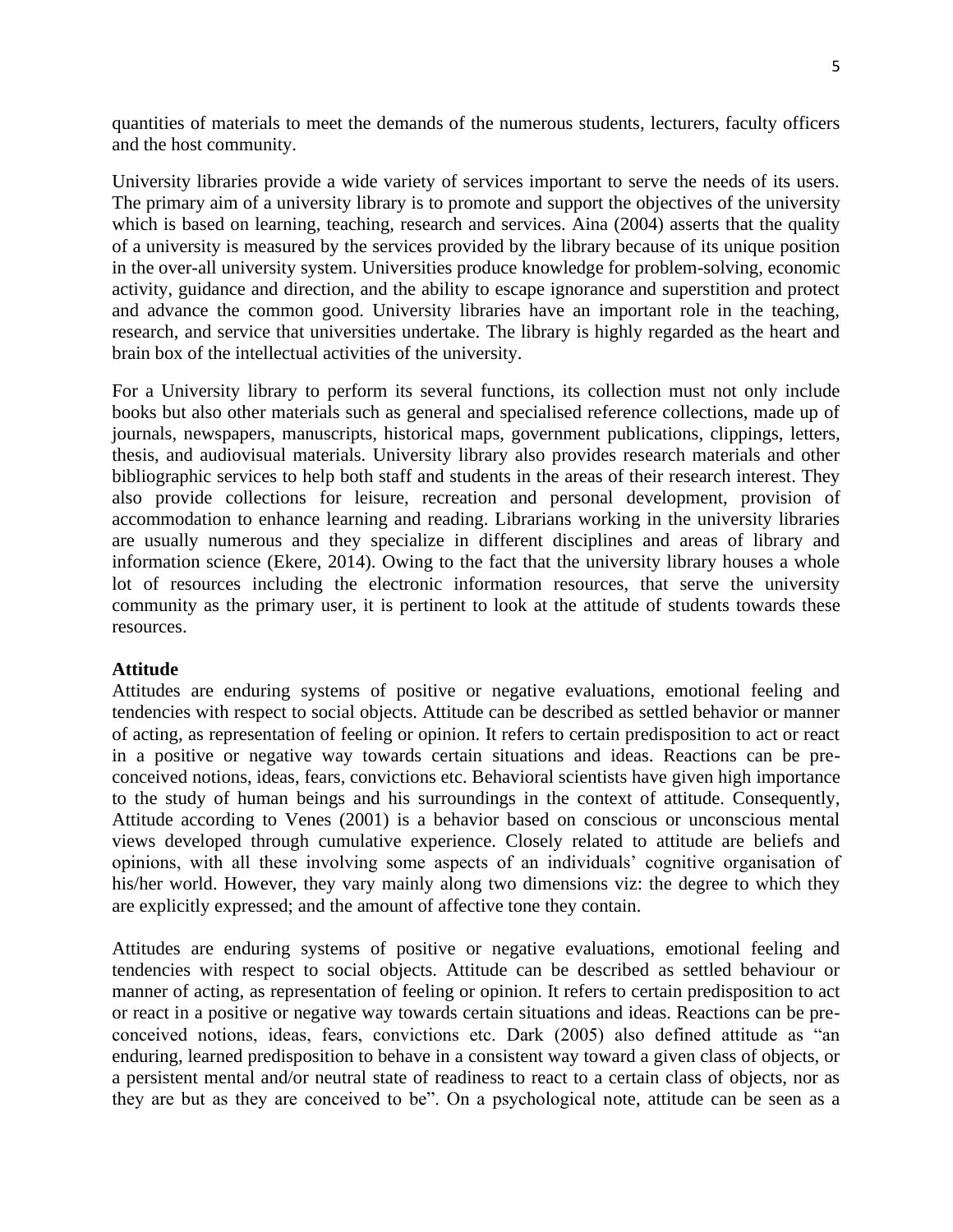propensity to favorably or unfavourably respond towards a selected class of stimuli such as a national or ethnic group, a custom or an institution.

#### **Electronic information resources**

In view of the advances in technology, and the changing needs of the community, universities, and university libraries are delighted to provide access to the internet and other information technologies to support the educational, recreational, and cultural needs of the community. According to Ezeji (2008), the use of computer services in academic work means the utilization of computer accessories such as the internet, CD-ROM, and on-line information search engines and facilities in research and learning.

Electronic information resources are products of Information and communication technologies and they have been found relevant to the learning and research process in universities. Hence, its universal acceptability in the world of research is synonymous with the university education. Shuling (2007) stated that in recent years, electronic information has gradually become a major resource in every university library. Various people have need for electronic information resources. Undergraduate students make high use of EIR among Nigerian universities. Various electronic information resources used for academic purposes include CD-ROM, internet/www, online public access catalogue (OPAC), Local access network (LAN), WAN, wire radio phone, portals, modems, News group, digital libraries, online academic databases. Higher education is changing rapidly with the advent of technology.

Electronic information resources offer today's students different opportunities compared to their predecessors. Liew, Foo and Chennupati (2000) is of the opinion that reading an e-journal is not the same as reading a printed one, many are beginning to acknowledge the possibility that electronic documents offer users advanced features and novel form of functionality beyond what is possible in printed form. Preference to electronic information resources covers not only the issues around physical and financial access for the broadest range of people and locations but includes also having all groups in society seeing the relevance and potential for benefiting from them, and their meaningful contents. The sources of electronic information resources include the Laptop, phone, cyber café, library, personal computer, departmental laboratory or libraries.

Access to these resources can be through home, school, and work place or through a range of community locations, and this to a large extent helps to determine the preference to a particular electronic information resources. It includes an adequate technical infrastructure in all parts of the country, and people developing the skill base necessary for optimum use of ICT. Indeed, access to these services has become a vital issue. This is because we live in a rapidly changing world, where information is power and access to it is a basic human right (Dike, 2000). The question is, what access do students have to electronic sources for their academic work? In response to the changing needs of the students, University libraries are delighted to provide access to the internet and other information technology to support the educations, recreational and research needs of universities.

#### **Student's attitude towards electronic information resources**

Attitudes represent the conceptual value of these technologies in the minds of students, and not the values of the technologies themselves. Attitudes are "inclinations and feelings, prejudices or bias, preconceived notions, ideas, fears and convictions about any specific topic" (Taiwo in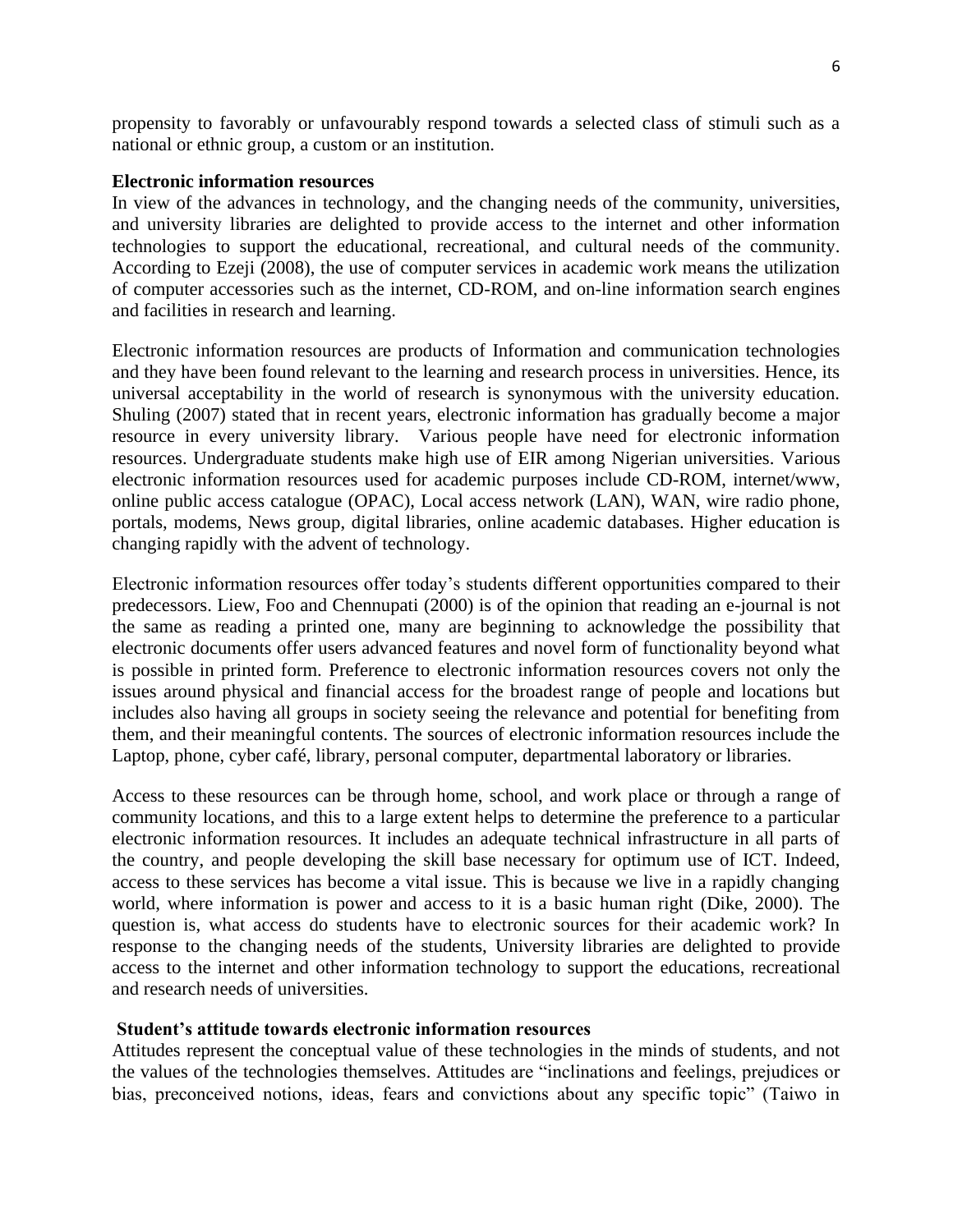Nnadi, 2018), In other to utilize the growing range of information from electronic sources, students must acquire the right attitude and practice the skills necessary to exploit them. Dutton (1990) suggested that skills required to maximize the potential of electronic resources are much greater than those required for searching printed sources. These skills include a knowledge of the structure of the database and the instructions which must be input into the computer by the researcher, as well as an understanding of the ways in which the instructions are linked with one another.

Universities and their libraries now live in a superior new world. The rapid advancement of information and communication has brought a revolutionary change in the information scenario giving rise to a number of options to the users to handle varied information sources conveniently and effortlessly. According to Swain and Panda (2009), the attitude to information is gradually shifting from the printed documents to electronic resources and thus, it has been the prerogative to know the details of the availabilities and organization of e- resources like online journals and databases, electronic theses and dissertations (ETDs), government publications, online newspapers, etc. Attitude could be positive or negative. Attitude towards a particular phenomenon can enhance or mar human approach to such phenomenon.

Many factors influence attitudes. Some students have negative attitude towards e-resources. Negative attitude is caused by lack of interest and lack of ICT skills. Age and gender is a relevant factor in examining use of electronic information resources. Sex seems to affect electronic information resource use. Ford, Miller and Moss (2001) found that females tend to experience more difficulty finding information online, tend to feel competent and comfortable using the internet, use the internet less frequently than males and make use of a less varied set of internet application. In universities, with increase use of technology, it is important to understand how technologically rich environments are influencing students attitude toward e- resources access. To make use of growing range of electronic resources, students must acquire and practice the skills necessary to exploit them (Okello-Obura and Magara, 2008). These skills include knowledge of the structure of the database instructions which must be input into the computer by the searcher as well as understanding of the ways in which the instructions are linked to one another. Some students have poor attitude towards e-resources as a result of insufficient training. For this reason, Uwaifo (2010) suggested that government should enforce compulsory ICT training at all levels of education. The students on their own can also apply for ICT training.

In this 21st century, students must adopt a positive attitude towards the use of e-resources. Students especially need to be trained and re-trained in the use of e-resources in order to take part in the modern technology. Students need to be trained in the use of searching tools like edatabase, the use of online catalogues etc. In this regard, Omoniyi and Akinboro (2009) reiterated the need for acquisition of skills and competence in the use of e-resources by the students for quality and efficient information search. The introduction of open access journals and other resources for instance is creating another attitudinal tendency towards e-resources. Attitudes toward electronic resources could be attributed to problems faced when accessing eresources. For instance, in a situation where there is an inadequate computer technology to access e-resources or poor internet connections, student's positive attitudes could be affected. That is why the problems that affect e-resources access are addressed in universities. The arguments for students using electronic resources are compelling. An adequate knowledge of computers and retrieval techniques is desirable to search these resources effectively.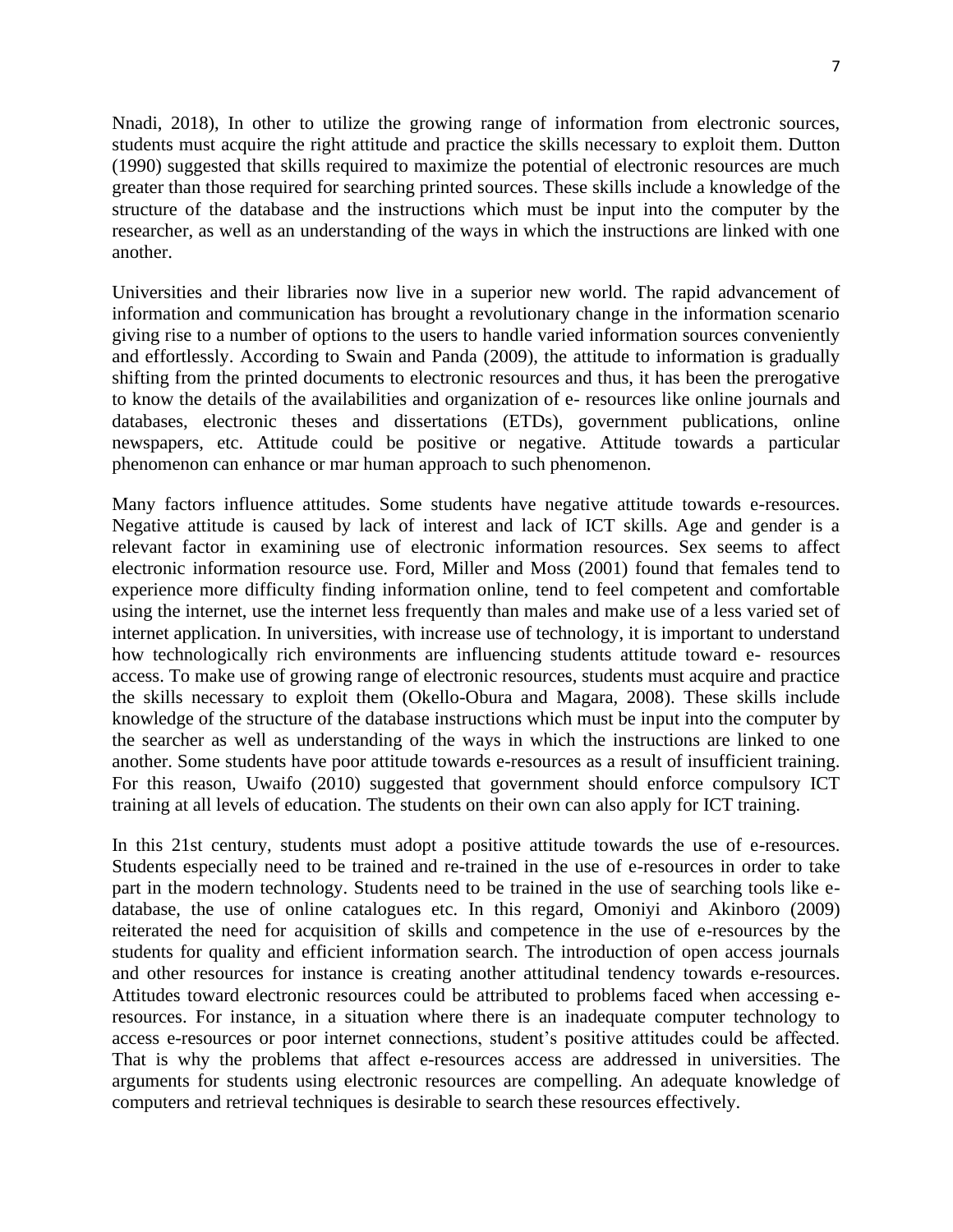#### **Problems associated with the use of electronic information resources**

In order to utilize the growing range of electronic resources, students must acquire and practice the skills necessary to exploit them. "For students using a variety of on-line database, it is as though they were parking lot attendants, where every vehicle is not only a different make and model but has a different configuration" (Blandy and Libutti, 1995). "In some cases, they seem to think that there is a button they can press and it will write an essay for them .So to such students, It is a big disappointment. There appears to be an emerging over reliance upon electronic information resources at the expense of the more traditional forms of information. For some students, they just want it up on the screen, and if they cannot get it up on the screen, they are not interested. However, the importance of print-based information must not be dismissed, and it is essential for students to be aware that electronic resources and print-based resources complement each other.

One of the challenges experienced by LIS students is lack if user education or orientation. User's education is a process whereby potential users of the library are made to learn how to make efficient and effective use of the library and its resources through the acquisition of knowledge and skills in identification, location, retrieval and exploitation of information. According to Iheaturu (2012), in a situation where the users are not aware or educated about the library will result to the under utilization of library facilities. The library needs to conduct user education for students especially when they are in their first year in school so they will become acquainted on various strategies of making use of library facilities effectively.

Poor provision of library resources and services to the students and the university community at large is one of the challenges facing the students in accessing library resources. Ukonu et al. (2012) emphasized that the major challenge affecting the use of library facilities are that students are not aware of the facilities available for use and the library staffs do little to inform them about them. This always increase students negative attitude towards the use of library resources.

#### **Strategies for improving the academic use of electronic resources by the students**

Internet use as an extension of the class room or as a vehicle for higher education is becoming increasingly widespread. Libraries are using the internet to create gate ways to what has been termed a massive library system, where people can roam through the electronic equivalent of book stacks via a desktop workshop. The electronic equivalent offer the ability to integrate texts with charts, graphs, photographs, sound, video and other forms of multimedia. In order to develop positive attitude towards the use of electronic information resources, there is need to develop skills. Dutton (1990) suggests that the skills required to maximize the potential of electronic resources are much greater than those required for searching printed sources. These skills include a knowledge of the structure of the database and the instructions which must be input into the computer by the searcher, as well as an understanding of the ways in which the instructions are linked with one another. Ray and Day, (1998) on the other hand, suggest that there is need for current awareness services. Alasa and kelechukwu (1998) suggest that the mass should be educated on the skills involved on the use of ICT resources. The internet contains a wealth of online course materials that are easily available to students from a distance.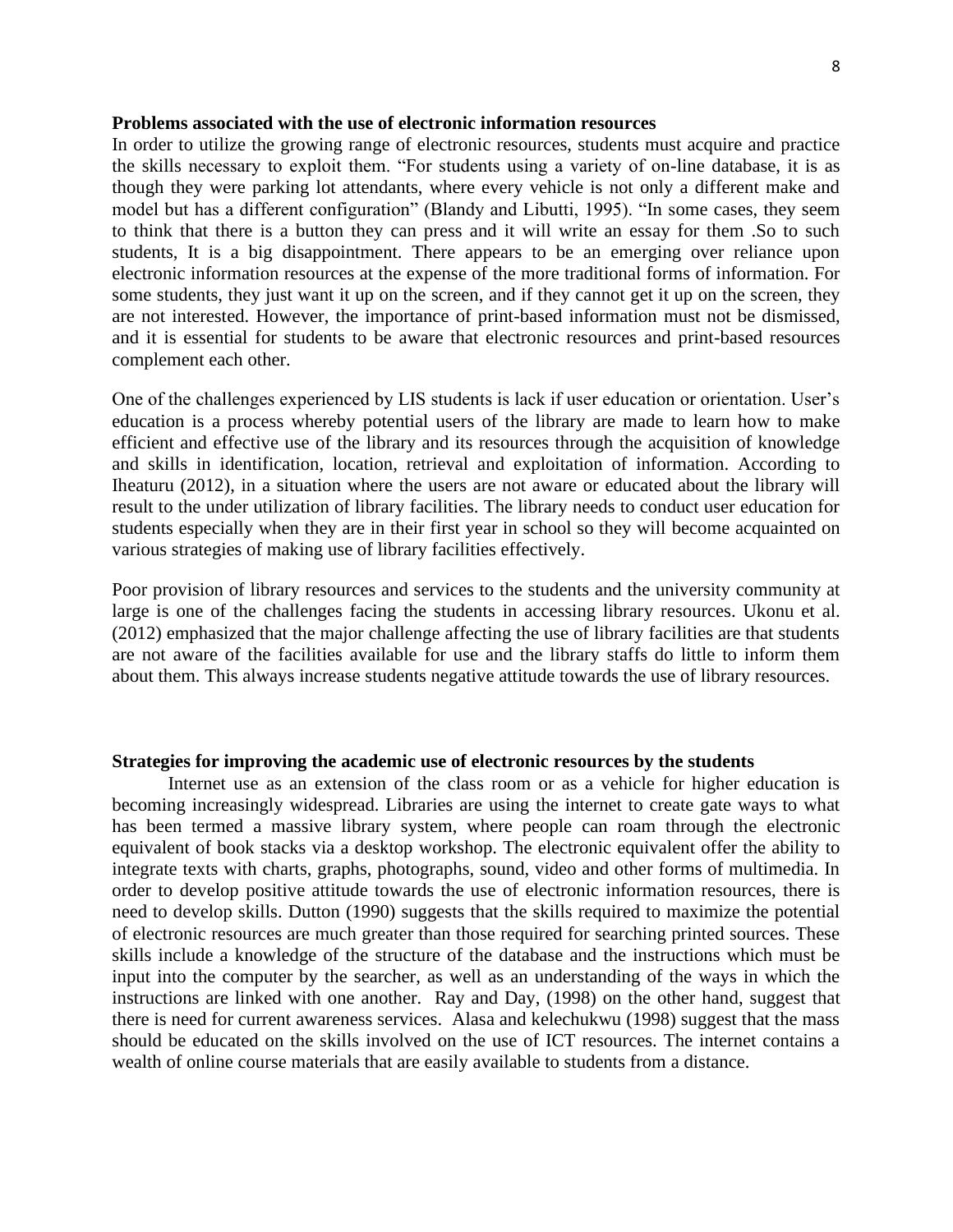Courses that are highly demanding, densely woven and multidimensional can be delivered instantaneously to student to reinforce and enhance the traditional components of University teaching and learning. Okiyi (1998) recommends that the necessary EIR should be acquired and installed in the library and the library should be funded by the federal government and also by the school in order to procure the necessary EIR. Equally, electronic resources is playing a significant role in the emerging theories of education, where the academics act as facilitators, providing guidance, drawing students and steering discussions. Universities have a responsibility to exert leadership in the imaginative and thoughtful uses of the best of the new technology for the purposes of better teaching and learning. With all these factors in mind, universities are making conscious decision and efforts to take the teaching role in preparing our academics for the challenge.

#### **Methodology**

The design adopted for this study is the Descriptive Survey design. This design was adopted for this study because it helped to describe the existing situations through opinions, attitudes, and beliefs of people so as to identify problems and make systematic evaluations that will lead to proffering solutions to the problems identified. The study was made up of 224 registered undergraduate students of Library and Information Science department in University of Port Harcourt; 476 registered undergraduate students of Library and Information Science department in Rivers State University and 229 registered Library and Information Science Undergraduate student of Ignatius Ajuru University of Education making it a total of 929 LIS undergraduate students in all. The sample size consists of a total of three hundred and forty-seven (372) students. 40% was used to select the subjects that formed the sample that is 90 for UNIPORT; 190 for RSU and 92 for IAUE. The proportionate random sampling technique was adopted for the study. The target populations were stratified as follows. A structured questionnaire was used for the study. The questionnaire was structured in such a way as to elicit information from the respondent on attitude of library and information science students towards utilization of electronic information resources. The questionnaire contains two sections: section A contains demographic information of respondent, and section B contains information of subject area in line with the objective of the study. The research questionnaire was administered to the undergraduate students of library and information science of the universities under study. The questionnaires were collected after one week by the researcher. The data was collated and analyzed using mean and real limits of numbers for ranking.

#### **Data Presentation, Analysis and Discussion of Findings**

The data collected for this study are presented in tables and analyzed using Mean. The presentation and analysis were based on the five research questions formulated for the study. A total of 372 questionnaires were distributed to the respondents and 348 copies were returned and found useable, thus 94% return rate.

#### **Results Obtained From the Research Questions**

**Cluster one:** What electronic information resources do LIS undergraduate students prefer to use for academic purposes in the library?

**Table 1:** Mean response of electronic information resources LIS undergraduate students prefer to use for academic purpose in the library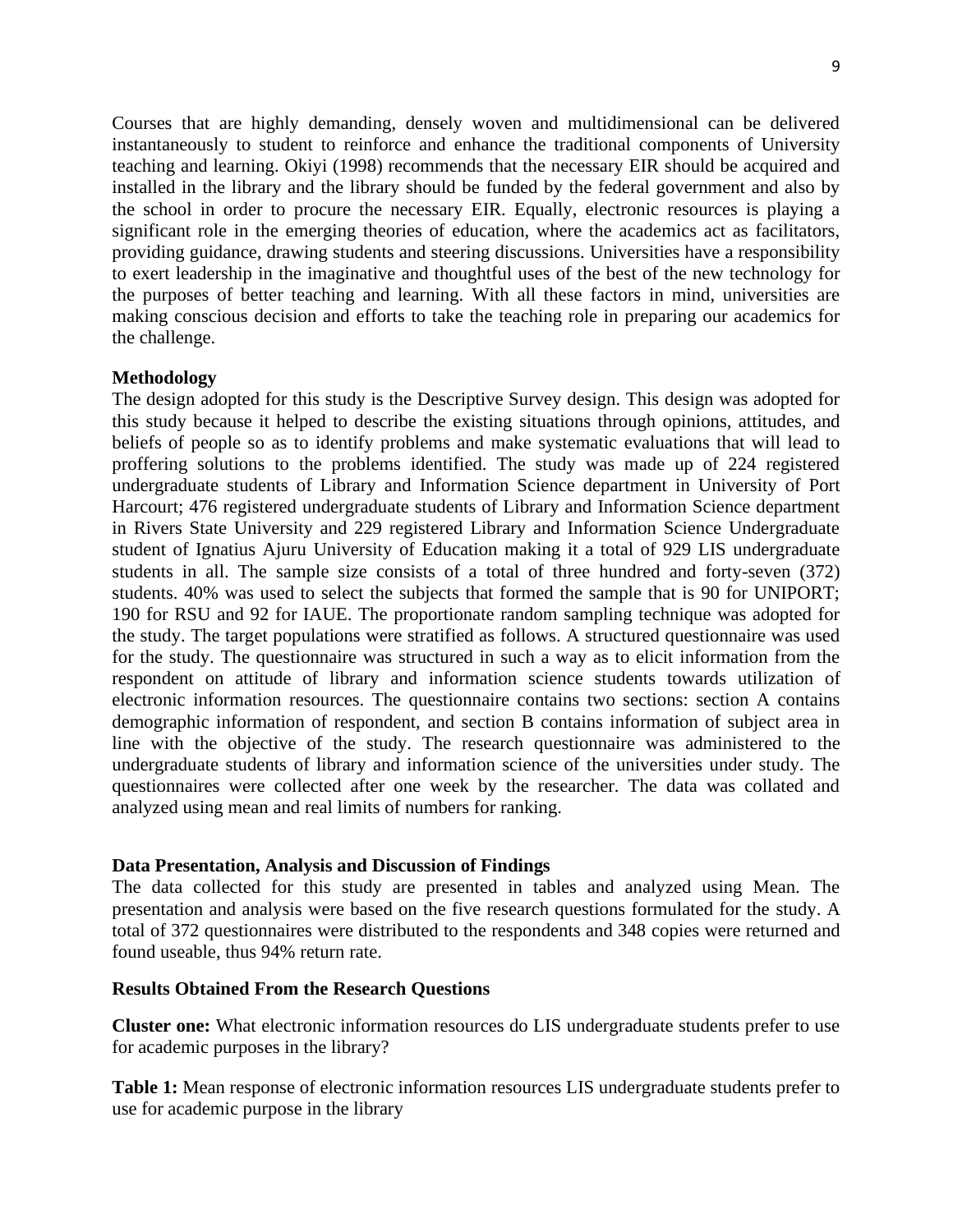| S/N            | <b>ITEMS</b>                    |    | <b>UNIPORT</b> |                  |           | <b>RSU</b> |             |                  |            | <b>IAUE</b> |              |                  |           |
|----------------|---------------------------------|----|----------------|------------------|-----------|------------|-------------|------------------|------------|-------------|--------------|------------------|-----------|
|                |                                 | T  | $\mathbf X$    | $\mathbf R$      | D         | T          | $\mathbf X$ | $\mathbf R$      | D          | T           | $\mathbf{X}$ | $\mathbf R$      | D         |
| $\mathbf{1}$   | <b>CD-ROM</b>                   | 83 | 2.88           | 9 <sup>th</sup>  | <b>SP</b> | 180        | 3.45        | 4 <sup>th</sup>  | <b>SP</b>  | 85          | 3.68         | 2 <sup>nd</sup>  | HP        |
| $\overline{2}$ | Internet<br>/www                | 83 | 3.56           | 3 <sup>rd</sup>  | HP        | 180        | 3.62        | 2 <sup>nd</sup>  | HP         | 85          | 3.70         | 1 <sup>st</sup>  | HP        |
| $\overline{3}$ | <b>OPAC</b>                     | 83 | 3.63           | 2 <sup>nd</sup>  | HP        | 180        | 3.82        | 1 <sup>st</sup>  | HP         | 85          | 3.61         | 3 <sup>rd</sup>  | HP        |
| $\overline{4}$ | <b>LAN</b>                      | 83 | 3.88           | 1 <sup>st</sup>  | HP        | 180        | 3.36        | 6 <sup>th</sup>  | ${\rm SP}$ | 85          | 3.38         | 4 <sup>th</sup>  | <b>SP</b> |
| 5              | <b>WAN</b>                      | 83 | 3.55           | 4 <sup>th</sup>  | HP        | 180        | 3.43        | 5 <sup>th</sup>  | <b>SP</b>  | 85          | 2.86         | 5 <sup>th</sup>  | <b>SP</b> |
| 6              | Wire radio<br>phone             | 83 | 3.00           | 6 <sup>th</sup>  | <b>SP</b> | 180        | 3.15        | 7 <sup>th</sup>  | <b>SP</b>  | 85          | 2.78         | 6 <sup>th</sup>  | <b>SP</b> |
| $\overline{7}$ | Portals                         | 83 | 2.89           | 8 <sup>th</sup>  | <b>SP</b> | 180        | 3.55        | 3 <sup>rd</sup>  | HP         | 85          | 2.72         | 7 <sup>th</sup>  | SP        |
| 8              | Modem                           | 83 | 2.98           | 7 <sup>th</sup>  | <b>SP</b> | 180        | 2.89        | 9 <sup>th</sup>  | <b>SP</b>  | 85          | 2.71         | 8 <sup>th</sup>  | <b>SP</b> |
| 9              | <b>News</b><br>Group            | 83 | 2.59           | 10 <sup>th</sup> | <b>SP</b> | 180        | 2.75        | 11 <sup>th</sup> | <b>SP</b>  | 85          | 2.70         | 9 <sup>th</sup>  | <b>SP</b> |
| 10             | digital<br>libraries            | 83 | 3.50           | 5 <sup>th</sup>  | HP        | 180        | 2.77        | 10 <sup>th</sup> | <b>SP</b>  | 85          | 2.68         | 10 <sup>th</sup> | <b>SP</b> |
| 11             | online<br>academic<br>databases | 83 | 3.56           | 3 <sup>rd</sup>  | HP        | 180        | 3.12        | 8 <sup>th</sup>  | <b>SP</b>  | 85          | 2.64         | 11 <sup>th</sup> | <b>SP</b> |

From the above table, it is evident that in UNIPORT, LAN, OPAC, the internet, online academic databases, WAN and digital libraries are highly preferred by undergraduate students with the mean weight of 3.88, 3.63, 3.56, 3.56 3.55 and 3.50 respectively. In RSU, OPAC, Internet, Portals, CD-ROM and WAN are highly preferable with the mean weight of 3.82, 3.62, 3.55, 3.45 and 3.43 respectively. In IAUE, Internet, CD-ROM, OPAC, LAN and WAN are highly preferred with the mean weight of 3.70, 3.68, 3.61, 3.38 and 2.86 respectively.

**Cluster two:** What factors determines the use of electronic information resources for information retrieval?

**Table 2:** mean response of the factors that determines the use of electronic information resources for information retrieval

| C/N<br>511 | <b>ITEMS</b> |   | <b>UNIPORT</b>            |             |   | <b>RSU</b> |                                      |        |   | . TIT.<br>ıА |                               |             |   |
|------------|--------------|---|---------------------------|-------------|---|------------|--------------------------------------|--------|---|--------------|-------------------------------|-------------|---|
|            |              | m | $\mathbf{x}$<br>$\Lambda$ | $\mathbf R$ | ┻ | m<br>-     | $\overline{\mathbf{x}}$<br>$\Lambda$ | D<br>ĸ | ≖ | œ            | $\overline{\mathbf{x}}$<br>∡⊾ | $\mathbf R$ | ≖ |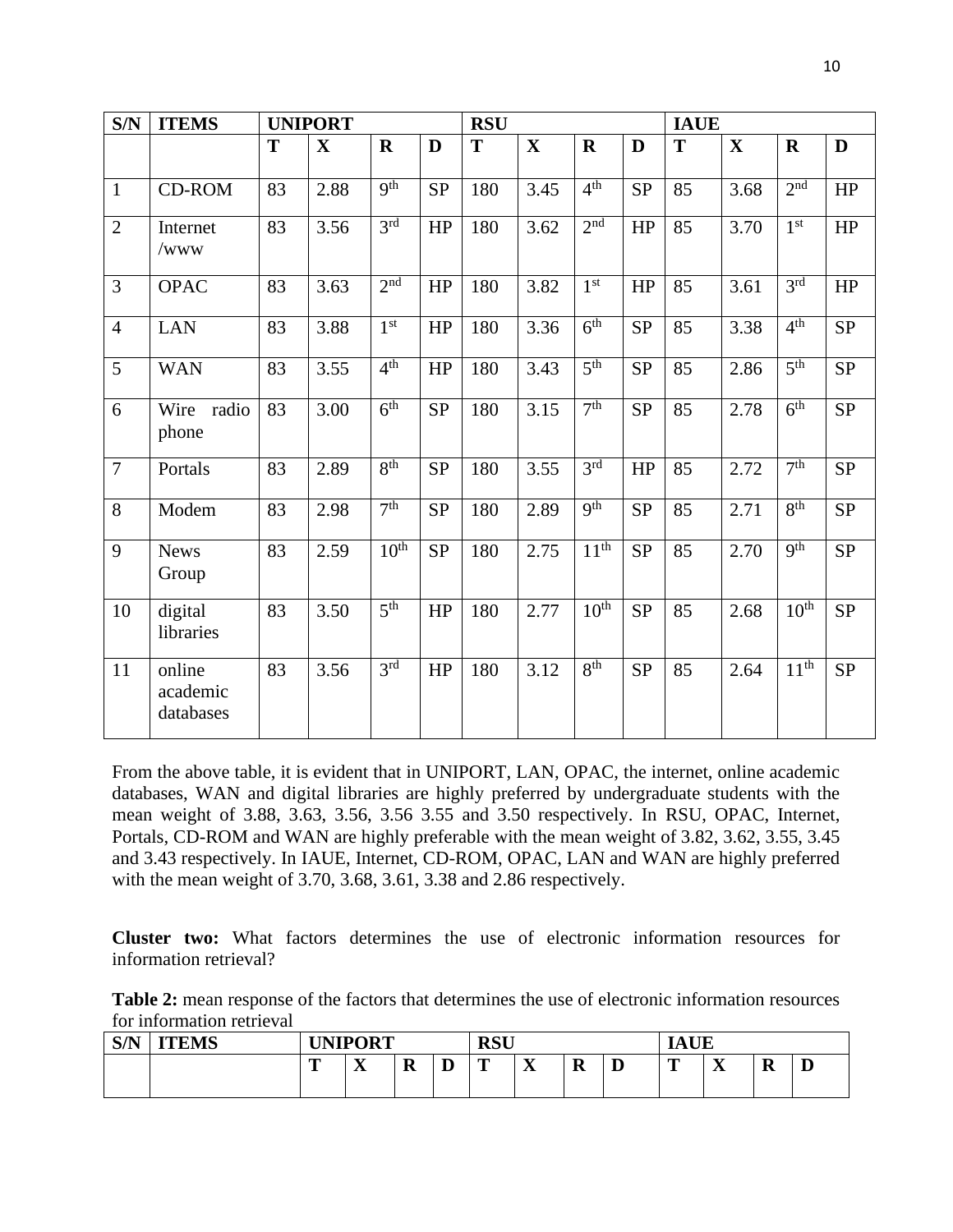| $\mathbf{1}$   | Provision<br>of<br>quick access<br>to<br>information                   | 83 | 3.55 | 2 <sup>nd</sup> | $\mathbf{A}$ | 180 | 3.44 | 3 <sup>rd</sup>     | $\mathbf{A}$ | 85 | 3.89 | 2 <sup>nd</sup> | $\mathbf{A}$ |
|----------------|------------------------------------------------------------------------|----|------|-----------------|--------------|-----|------|---------------------|--------------|----|------|-----------------|--------------|
| $\overline{2}$ | of<br>Currency<br>information                                          | 83 | 2.92 | 6 <sup>th</sup> | $\mathbf{A}$ | 180 | 3.60 | 2 <sup>nd</sup>     | $\mathbf{A}$ | 85 | 3.98 | 1 <sup>st</sup> | $\mathbf{A}$ |
| $\overline{3}$ | is<br>less<br>It<br>expensive                                          | 83 | 2.74 | 7 <sup>th</sup> | $\mathbf{A}$ | 180 | 3.80 | 1 <sup>st</sup>     | $\mathbf{A}$ | 85 | 3.81 | 3 <sup>rd</sup> | $\mathbf{A}$ |
| $\overline{4}$ | Assisting<br>other<br>to<br>get<br>ones<br>research<br>materials       | 83 | 3.00 | 4 <sup>th</sup> | $\mathbf{A}$ | 180 | 3.04 | $\overline{6^{th}}$ | $\mathbf{A}$ | 85 | 3.77 | 4 <sup>th</sup> | $\mathbf{A}$ |
| 5              | High quality of<br>resources                                           | 83 | 3.56 | 1 <sup>st</sup> | $\mathbf{A}$ | 180 | 3.40 | 4 <sup>th</sup>     | $\mathbf{A}$ | 85 | 3.55 | 5 <sup>th</sup> | $\mathbf{A}$ |
| 6              | Provision<br>opportunity<br>to<br>different<br>get<br>meaning of terms | 83 | 3.44 | 3 <sup>rd</sup> | $\mathbf{A}$ | 180 | 3.12 | 5 <sup>th</sup>     | $\mathbf{A}$ | 85 | 2.97 | 6 <sup>th</sup> | $\mathbf{A}$ |
| $\overline{7}$ | provides<br>It<br>regular<br>information                               | 83 | 2.98 | 5 <sup>th</sup> | $\mathbf{A}$ | 180 | 2.52 | 7 <sup>th</sup>     | $\mathbf{A}$ | 85 | 2.81 | 7 <sup>th</sup> | $\mathbf{A}$ |

From the table above, it can be seen in UNIPORT, that high quality of resources was highly accepted as the factors that determines the use of electronic information resources with the mean weight of 3.56. also, provision of quick access to information, currency of information, it is less expensive, assisting other ones to get research materials, provision of opportunity to get different meaning of terms, it provides regular information was accepted with the mean weight of 3.55,2.92, 2.74, 3.00, 3.44 and 2.98 respectively. In RSU, less expensive, currency of information, provision of quick access to information, high quality of resources and provision opportunity to get different meaning of terms were highly accepted with the mean weight of 3.80, 3.60, 3.44, 3.40 and 3.12 respectively. In IAUE, currency of information, provision of quick access to information, it is less expensive, assisting other ones to get research materials and high quality of resources were highly accepted with the mean weight of 3.98, 3.89, 3.81, 3.77 and 3.55 respectively. All the results in the table indicate that they are motivated to use electronic information resources.

**Cluster 3:** What is the frequency of use of the electronic information resources by the students?

**Table 3:** mean response of the frequency of use of the electronic information resources by the students

| <b>C/N</b><br>$U^{1}$ | $\cdot$ FMC<br><b><i><u>PERSONAL PROPERTY AND RESIDENCE PROPERTY AND RESIDENCE PROPERTY AND INCOME. </u></i></b> |   | <b>I UNIPORT</b><br>.           |    | DCII<br><b>R</b> dc |           |    |    | $\mathbf{r}$ and $\mathbf{r}$<br>. . |       |   |  |  |
|-----------------------|------------------------------------------------------------------------------------------------------------------|---|---------------------------------|----|---------------------|-----------|----|----|--------------------------------------|-------|---|--|--|
|                       |                                                                                                                  | - | $-$<br>$\overline{\phantom{a}}$ | -- | m                   | $-$<br>∡⊾ | -- | -- | --                                   | - - - | ĸ |  |  |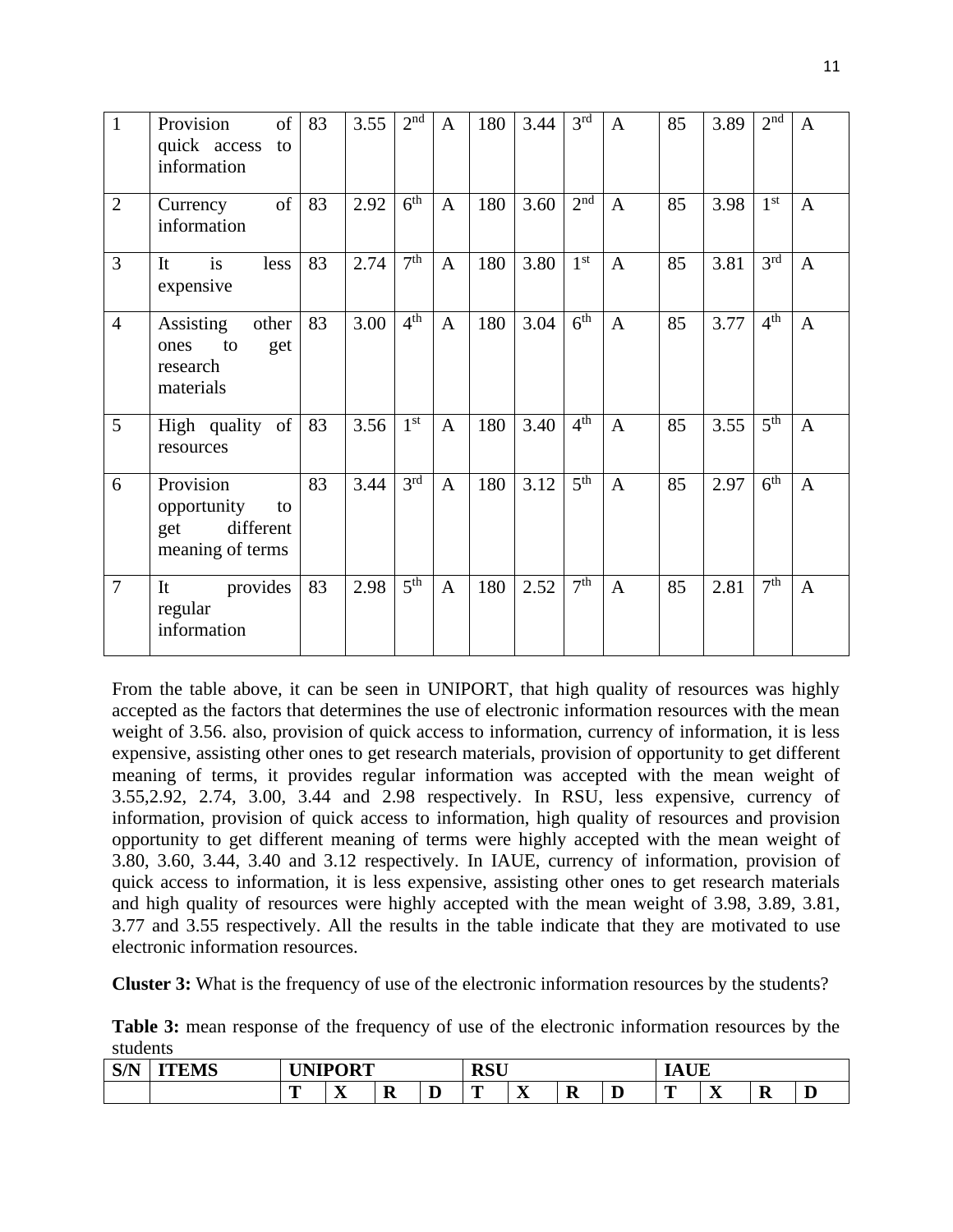| $\mathbf{1}$   | <b>CD-ROM</b>                   | 83 | 3.63 | 1 <sup>st</sup>            | $\Omega$    | 180 | 3.44 | 3 <sup>rd</sup>      | $\Omega$       | 85 | 3.89 | 2 <sup>nd</sup>     | $\Omega$  |
|----------------|---------------------------------|----|------|----------------------------|-------------|-----|------|----------------------|----------------|----|------|---------------------|-----------|
| $\overline{2}$ | Internet /www                   | 83 | 3.56 | 2 <sup>nd</sup>            | $\Omega$    | 180 | 3.60 | $2^{n\overline{d}}$  | $\Omega$       | 85 | 3.98 | 1 <sup>st</sup>     | $\Omega$  |
| 3              | <b>OPAC</b>                     | 83 | 3.56 | 2 <sup>nd</sup>            | $\Omega$    | 180 | 3.80 | 1 <sup>st</sup>      | $\overline{O}$ | 85 | 3.81 | 3 <sup>rd</sup>     | $\Omega$  |
| $\overline{4}$ | <b>LAN</b>                      | 83 | 2.99 | 7 <sup>th</sup>            | <b>OC</b>   | 180 | 3.04 | 6 <sup>th</sup>      | <b>OC</b>      | 85 | 3.77 | 4 <sup>th</sup>     | $\Omega$  |
| 5              | <b>WAN</b>                      | 83 | 2.98 | 8 <sup>th</sup>            | <b>OC</b>   | 180 | 3.40 | 4 <sup>th</sup>      | <b>OC</b>      | 85 | 3.55 | $\overline{5^{th}}$ | $\Omega$  |
| 6              | radio<br>Wire<br>phone          | 83 | 2.44 | q <sup>th</sup>            | $\mathbf R$ | 180 | 3.12 | $\overline{5^{th}}$  | <b>OC</b>      | 85 | 2.97 | 6 <sup>th</sup>     | <b>OC</b> |
| $\overline{7}$ | Portals                         | 83 | 3.56 | $2^{\overline{\text{nd}}}$ | $\Omega$    | 180 | 2.52 | 7 <sup>th</sup>      | <b>OC</b>      | 85 | 2.81 | 7 <sup>th</sup>     | <b>OC</b> |
| 8              | Modem                           | 83 | 3.55 | 3 <sup>rd</sup>            | $\Omega$    | 180 | 2.48 | 8 <sup>th</sup>      | $\mathbf R$    | 85 | 2.72 | 8 <sup>th</sup>     | <b>OC</b> |
| 9              | News Group                      | 83 | 3.13 | 5 <sup>th</sup>            | <b>OC</b>   | 180 | 2.24 | Q <sup>th</sup>      | $\mathbf R$    | 85 | 2.70 | 9 <sup>th</sup>     | <b>OC</b> |
| 10             | Digital<br>libraries            | 83 | 3.00 | 6 <sup>th</sup>            | <b>OC</b>   | 180 | 2.16 | $11^{\overline{th}}$ | $\mathbf R$    | 85 | 2.67 | 10 <sup>th</sup>    | <b>OC</b> |
| 11             | Online<br>academic<br>databases | 83 | 3.50 | 4 <sup>th</sup>            | $\Omega$    | 180 | 2.20 | $10^{\overline{th}}$ | $\mathbf R$    | 85 | 2.63 | $11^{th}$           | <b>OC</b> |

From the above table, it can be seen that in UNIPORT, CD-ROM, internet/www, OPAC, portals, modem and online academic databases were used often with the mean weight of 3.63, 3.56, 3.56, 3.56, 3.55 and 3.50 respectively. However, wire radio phone was rarely used with the mean weight of 2.44. In RSU, OPAC, Internet and CD-ROM, are often used with the mean weight of 3.80, 3.60 and 3.44 respectively. In IAUE, Internet, CD-ROM, OPAC, LAN and WAN are used often with the mean weight of 3.98, 3.89, 3.81, 3.77 and 3.55 respectively.

**Cluster 4:** What are the problems associated with the academic use of electronic information resources by the undergraduate students?

**Table 4:** mean response of the problems associated with the academic use of electronic information resources by the undergraduate students

| S/N | <b>ITEMS</b>                                 |    | <b>RSU</b><br><b>UNIPORT</b> |                 |   |     |      |                 |   | <b>IAUE</b> |             |                 |   |
|-----|----------------------------------------------|----|------------------------------|-----------------|---|-----|------|-----------------|---|-------------|-------------|-----------------|---|
|     |                                              |    | $\mathbf X$                  | R               | D | Т   | X    | R               | D |             | $\mathbf X$ | R               |   |
|     | Limited access<br>computer<br>to<br>terminal | 83 | 3.45                         | $1^{\rm st}$    | A | 180 | 3.44 | 3 <sup>rd</sup> | A | 85          | 3.89        | 2 <sup>nd</sup> | A |
|     | IT<br>of<br>Lack                             | 83 | 3.40                         | 2 <sup>nd</sup> | A | 180 | 3.60 | 2 <sup>nd</sup> | A | 85          | 3.98        | 1 <sup>st</sup> | A |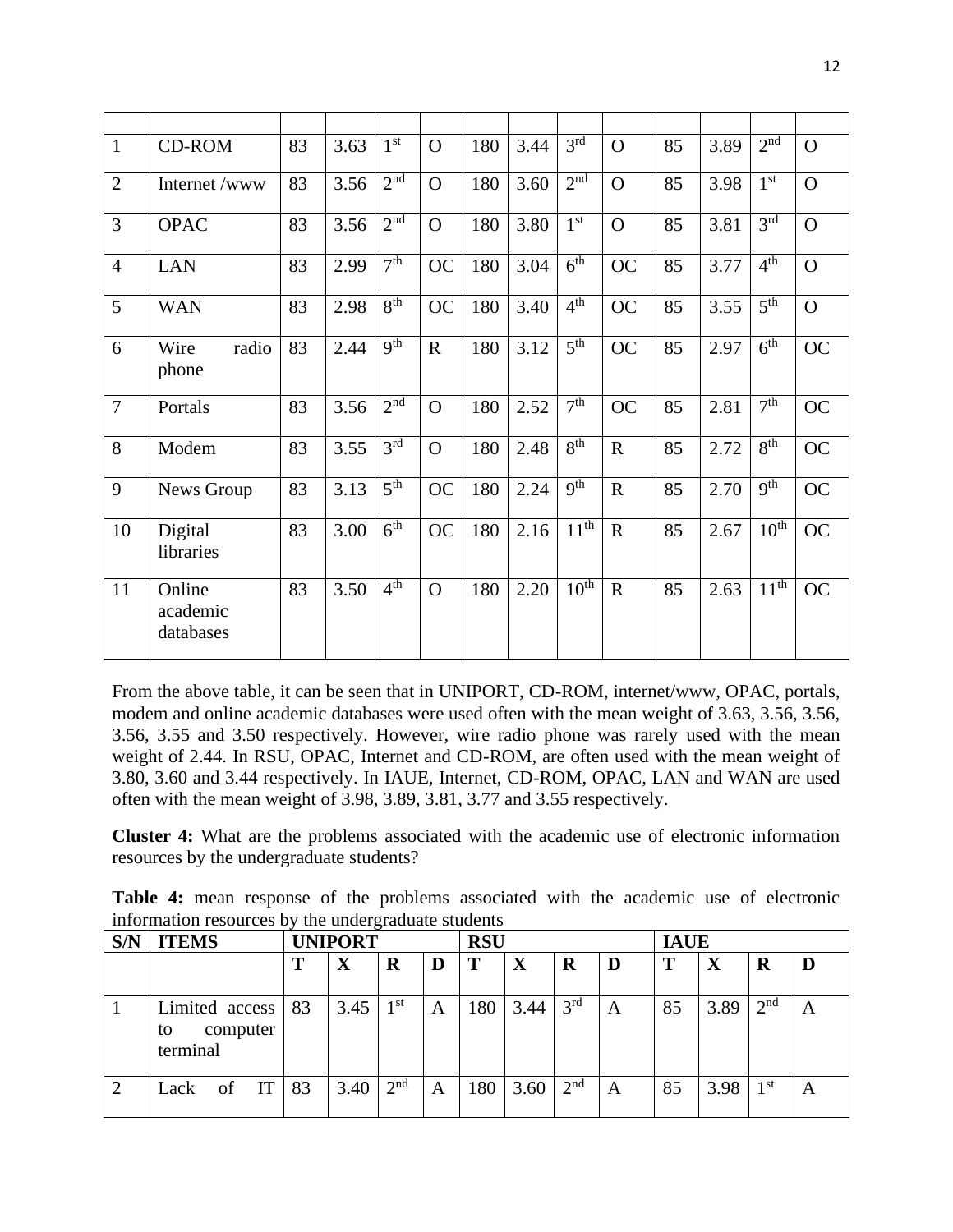|                | knowledge<br>to<br>effectively<br>utilize<br>the<br>services                                 |    |      |                  |              |     |      |                  |              |    |      |                  |              |
|----------------|----------------------------------------------------------------------------------------------|----|------|------------------|--------------|-----|------|------------------|--------------|----|------|------------------|--------------|
| 3              | avoid<br>$\bf{I}$<br>electronic<br>due<br>resources<br>to my inability<br>to use them        | 83 | 3.35 | 3 <sup>rd</sup>  | $\mathbf{A}$ | 180 | 3.80 | 1 <sup>st</sup>  | $\mathbf{A}$ | 85 | 3.81 | 3 <sup>rd</sup>  | $\mathbf{A}$ |
| $\overline{4}$ | There are few<br>computers with<br>internet<br>facilities                                    | 83 | 3.30 | 4 <sup>th</sup>  | $\mathbf{A}$ | 180 | 3.04 | 6 <sup>th</sup>  | $\mathbf{A}$ | 85 | 3.77 | 4 <sup>th</sup>  | $\mathbf{A}$ |
| 5              | Downloading<br>printing<br>and<br>information is<br>too expensive                            | 83 | 3.25 | 5 <sup>th</sup>  | $\mathbf{A}$ | 180 | 3.40 | 4 <sup>th</sup>  | $\mathbf{A}$ | 85 | 3.55 | 5 <sup>th</sup>  | $\mathbf{A}$ |
| 6              | skills<br>lack<br>$\mathbf I$<br>required<br>for<br>electronic<br>application                | 83 | 3.00 | 6 <sup>th</sup>  | $\mathbf{A}$ | 180 | 3.12 | 5 <sup>th</sup>  | $\mathbf{A}$ | 85 | 2.97 | 6 <sup>th</sup>  | $\mathbf{A}$ |
| $\overline{7}$ | is<br>There<br>inadequate<br>time due<br>to<br>pressure from<br>academic work                | 83 | 2.98 | 7 <sup>th</sup>  | $\mathbf{A}$ | 180 | 2.52 | 7 <sup>th</sup>  | $\mathbf{A}$ | 85 | 2.81 | 7 <sup>th</sup>  | $\mathbf{A}$ |
| 8              | is<br>There<br>irregular power<br>supply                                                     | 83 | 2.95 | 8 <sup>th</sup>  | $\mathbf{A}$ | 180 | 2.48 | 8 <sup>th</sup>  | $\mathbf R$  | 85 | 2.72 | 8 <sup>th</sup>  | $\mathbf{A}$ |
| 9              | The<br>server/system<br>fast<br>not<br>is<br>in<br>enough<br>searching<br>for<br>information | 83 | 2.93 | Q <sup>th</sup>  | $\mathbf{A}$ | 180 | 2.24 | 9 <sup>th</sup>  | ${\bf R}$    | 85 | 2.70 | 9 <sup>th</sup>  | $\mathbf{A}$ |
| 10             | internet<br>Slow<br>connectivity                                                             | 83 | 2.90 | 10 <sup>th</sup> | $\mathbf{A}$ | 180 | 2.16 | 11 <sup>th</sup> | $\mathbf R$  | 85 | 2.67 | $10^{\text{th}}$ | $\mathbf{A}$ |
| 11             | Finding<br>relevant<br>information is                                                        | 83 | 2.88 | 11 <sup>th</sup> | $\mathbf{A}$ | 180 | 2.20 | 10 <sup>th</sup> | $\mathbf R$  | 85 | 2.63 | 11 <sup>th</sup> | $\mathbf{A}$ |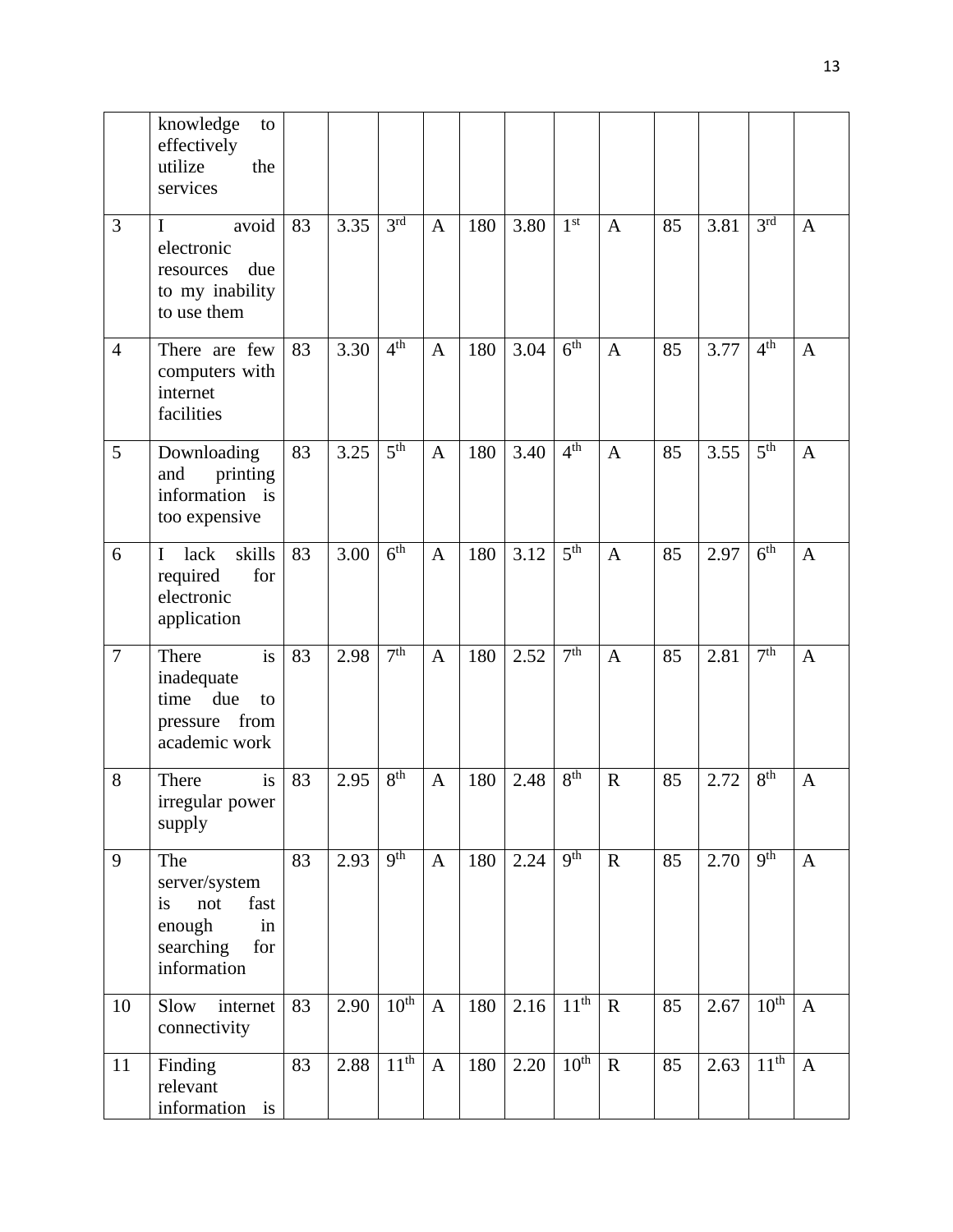| $\mathbf{1} \cdot \mathbf{C} \mathbf{C}$ |  |  |  |  |  |  |
|------------------------------------------|--|--|--|--|--|--|

The above table shows the problems associated with the academic use of electronic information resources by LIS undergraduate students in which at UNIPORT, limited access to computer terminal was highly accepted with the mean weight of 3.45. Others such as Lack of IT knowledge to effectively utilize the services, I avoid electronic resources due to my inability to use them, there are few computers with internet facilities, etc were also accepted with the mean weight of 3.40, 3.35, 3.30 respectively. In RSU, I avoid electronic resources due to my inability to use them; lack of IT knowledge to effectively utilize the services; limited access to computer terminal; downloading and printing information is too expensive and I lack skills required for electronic application were highly accepted with the mean weight of 3.80, 3.60, 3.44, 3.40 and 3.12 respectively while in IAUE, lack of IT knowledge to effectively utilize the services; limited access to computer terminal; I avoid electronic resources due to my inability to use them; there are few computers with internet facilities and downloading and printing information is too expensive were highly accepted with the mean weight of 3.98, 3.89, 3.81, 3.77 and 3.55 respectively.

**Cluster 5:** What are the strategies for enhancing the academic use of electronic information resources by the students?

| S/N            | <b>ITEMS</b>                                                                                                                                  |    | <b>UNIPORT</b> |                 |           | <b>RSU</b> |              |                 |           | <b>IAUE</b> |             |                 |    |
|----------------|-----------------------------------------------------------------------------------------------------------------------------------------------|----|----------------|-----------------|-----------|------------|--------------|-----------------|-----------|-------------|-------------|-----------------|----|
|                |                                                                                                                                               | T  | $\mathbf X$    | $\mathbf R$     | D         | T          | $\mathbf{X}$ | $\bf R$         | D         | T           | $\mathbf X$ | $\mathbf R$     | D  |
| $\mathbf{1}$   | <b>Students</b><br>should<br>be<br>given more<br>education on<br>the use of<br>Electronic<br>Information<br>resources for<br>academic<br>work | 83 | 3.56           | 8 <sup>th</sup> | <b>VA</b> | 180        | 3.44         | 3 <sup>rd</sup> | <b>VA</b> | 85          | 3.89        | 2 <sup>nd</sup> | VA |
| $\overline{2}$ | Personnel<br>providing<br>the services<br>should<br>be<br>competent                                                                           | 83 | 3.63           | 7 <sup>th</sup> | VA        | 180        | 3.60         | 2 <sup>nd</sup> | <b>VA</b> | 85          | 3.98        | $1^{\rm st}$    | VA |
| 3              | The cost of<br>access of the<br>services<br>be<br>should                                                                                      | 83 | 3.81           | 5 <sup>th</sup> | VA        | 180        | 3.80         | $1^{\rm st}$    | <b>VA</b> | 85          | 3.81        | 3 <sup>rd</sup> | VA |

**Table 5:** mean response of the strategies for enhancing the academic use of electronic information resources by the students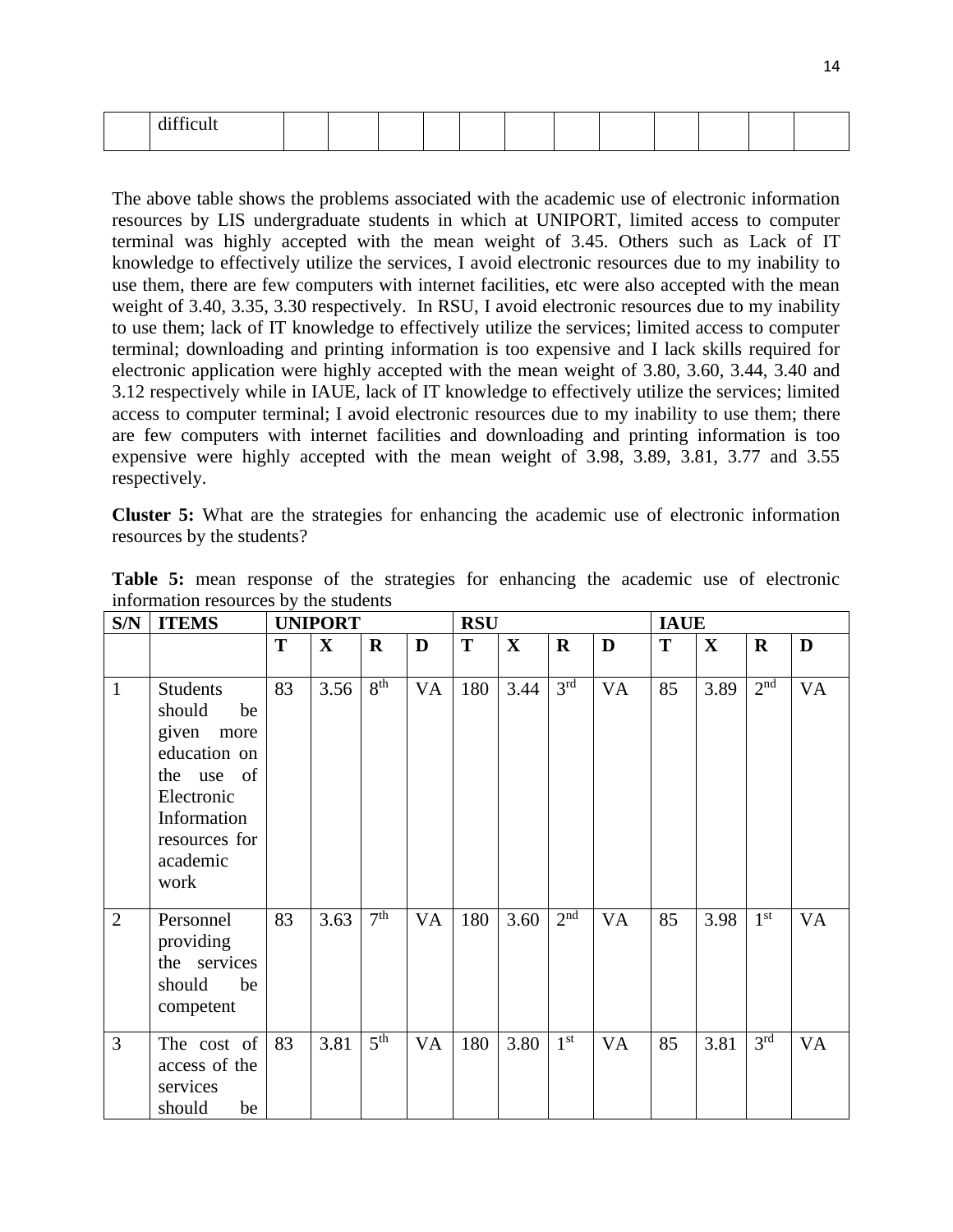|                | made<br>affordable                                                                                        |    |      |                  |                |     |            |                  |              |    |      |                  |              |
|----------------|-----------------------------------------------------------------------------------------------------------|----|------|------------------|----------------|-----|------------|------------------|--------------|----|------|------------------|--------------|
| $\overline{4}$ | More<br>computers<br>should<br>be<br>provided for<br>students use<br>the<br>in<br>university<br>libraries | 83 | 3.94 | 1 <sup>st</sup>  | <b>VA</b>      | 180 | 3.04       | 6 <sup>th</sup>  | $\mathbf{A}$ | 85 | 3.77 | 4 <sup>th</sup>  | <b>VA</b>    |
| 5              | Availability<br>of<br>internet<br>connectivity<br>the<br>in<br>university                                 | 83 | 3.80 | 6 <sup>th</sup>  | <b>VA</b>      | 180 | 3.40       | 4 <sup>th</sup>  | $\mathbf{A}$ | 85 | 3.55 | 5 <sup>th</sup>  | <b>VA</b>    |
| 6              | Providing<br>constant<br>power<br>supply                                                                  | 83 | 3.85 | 4 <sup>th</sup>  | VA             | 180 | 3.12       | 5 <sup>th</sup>  | $\mathbf{A}$ | 85 | 2.97 | 6 <sup>th</sup>  | A            |
| $\overline{7}$ | Providing<br>access<br>to<br>computer<br>terminal                                                         | 83 | 3.85 | 4 <sup>th</sup>  | <b>VA</b>      | 180 | 2.52       | 7 <sup>th</sup>  | $\mathbf{A}$ | 85 | 2.81 | 7 <sup>th</sup>  | $\mathbf{A}$ |
| 8              | Reducing the<br>cost<br>of<br>downloading<br>and printing<br>information                                  | 83 | 3.88 | 3 <sup>rd</sup>  | V <sub>A</sub> | 180 | 2.48       | 8 <sup>th</sup>  | FA           | 85 | 2.72 | 8 <sup>th</sup>  | $\mathbf{A}$ |
| 9              | Regular use<br>of electronic<br>resources                                                                 | 83 | 3.90 | 2 <sup>nd</sup>  | <b>VA</b>      |     | $180$ 2.24 | $9th$            | ${\rm FA}$   | 85 | 2.70 | 9 <sup>th</sup>  | $\mathbf{A}$ |
| 10             | Providing<br>faster<br>internet<br>connectivity.                                                          | 83 | 3.44 | 10 <sup>th</sup> | $\mathbf{A}$   | 180 | 2.16       | 11 <sup>th</sup> | FA           | 85 | 2.67 | $10^{th}$        | $\mathbf{A}$ |
| 11             | Providing<br>relevant<br>information<br>more easily.                                                      | 83 | 3.50 | q <sup>th</sup>  | <b>VA</b>      | 180 | 2.20       | 10 <sup>th</sup> | <b>FA</b>    | 85 | 2.63 | 11 <sup>th</sup> | $\mathbf{A}$ |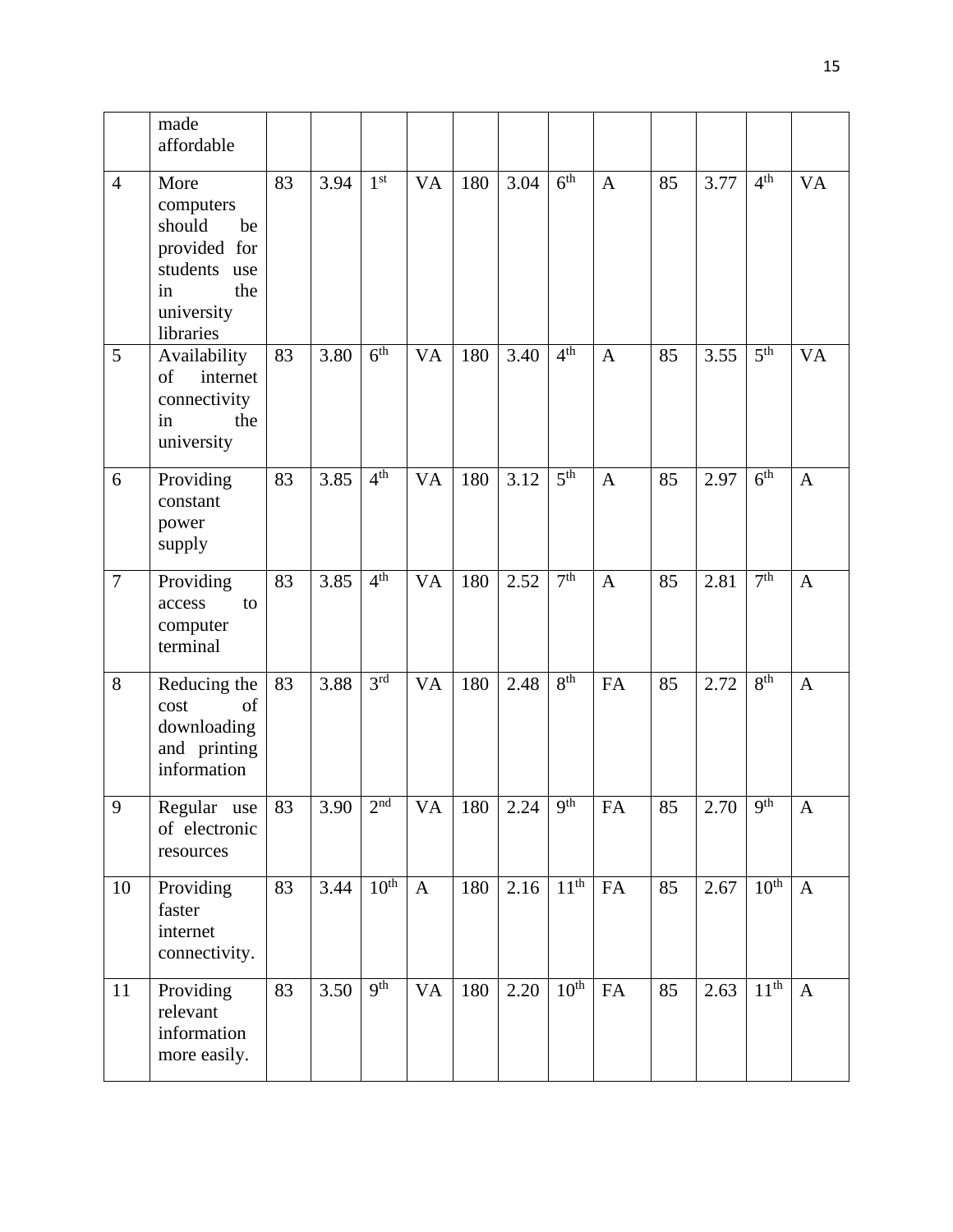From the above table, it can be seen that more computers should be provided for students use in the university libraries, Regular use of electronic resources, reducing the cost of downloading and printing information, etc were very appropriate as the strategies for enhancing the academic use of electronic information resources by the LIS students in UNIPORT with the mean weight of 3.94, 3.90 and 3.88 respectively. Providing faster internet connectivity was also appropriate with the mean weight of 3.44. In RSU, personnel providing the services should be competent; students should be given more education on the use of Electronic Information resources for academic work; the cost of access of the services should be made affordable; availability of internet connectivity in the university and providing constant power supply were very appropriate with the mean weight of 3.80, 3.60, 3.44, 3.40 and 3.12 respectively. In IAUE, personnel providing the services should be competent; students should be given more education on the use of Electronic Information resources for academic work; the cost of access of the services should be made affordable; more computers should be provided for students use in the university libraries and availability of internet connectivity in the university with the mean weight of 3.98, 3.89, 3.81, 3.77 and 3.55 respectively.

## **Conclusion**

From the study, it is seen that the attitude of library and information science students in University of Port Harcourt, Rivers State University and Ignatius Ajuru University of Education has an influence on their perception and the frequency of utilization of electronic information resources. This has resulted to low performance due to non-use of electronic resources, lack of skills. Some of the resources are outdated and obsolete, some students inability to pay fees on time have denied them the privilege of using them and unavailability of most resources needed also denied them the opportunity to become aware and make use of them. On account of this, there is need for total review of the library facilities usage policy, organization of training for users, accessibility of the information resources should be open to all and not for only those who has paid school fees, replacement of outdated books and materials and the library should be modernized and furnished.

## **Recommendation**

Based on the findings of this study, the researcher has made the following recommendations.

- 1. The university library should establish adequate e-library facilities for the students' use. This can be achieved by getting financial aid or provision of those electronic information resources from the university administration or other private organization who are interested for the course.
- 2. First year students should be trained on the use of Information resources. This will help to educate the students in the use of electronic information resources for academic purposes. This can be achieved by making it part of their program in the courses they study so that at the course of their study, they would be able to practice and train well.
- 3. More networked computers and laptops with easy internet connectivity should be provided by the universities in the libraries. The library can get aid from private organization to achieve this.
- 4. Provision of steady power supply to the universities or alternative power source should be provided to checkmate the erratic power supply in the universities. This can be achieved by providing a standby generator to ensure constant power supply.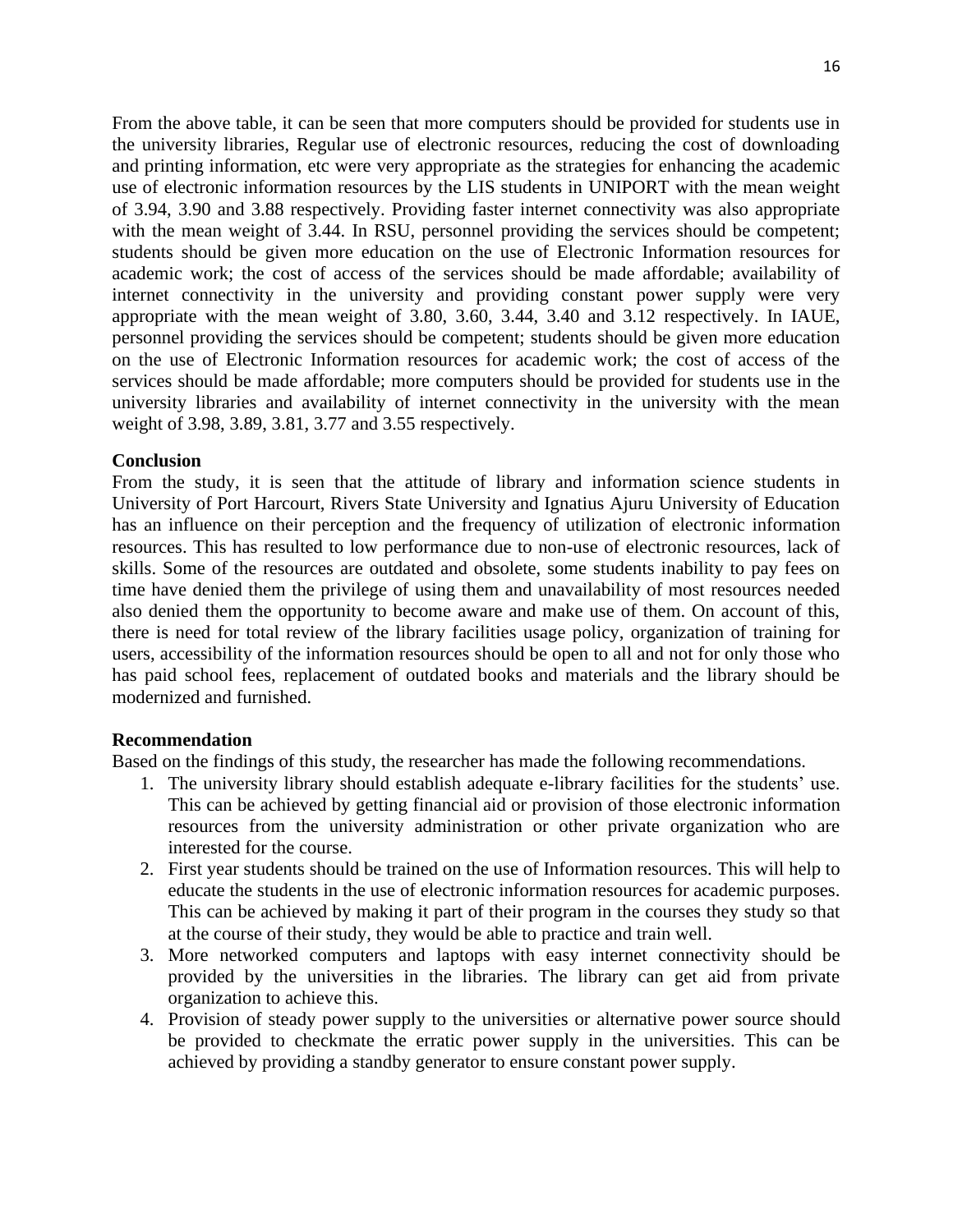- 5. Libraries should motivate the students to use Electronic Information Resources for their academic work. This can be achieved by giving the students assignments which will prompt them to make use of the electronic information resources in the library
- 6. Provision of free access to internet services for the students with their own laptops within the university library.

#### **References**

- Adomi, E.E; Omodeko, F.S and Otolo, P.U. (2004) The use of cyber café at Delta State, University of Abraka, Nigeria. *Library Hi Tech,* 22 (4): 383-388
- Alasa, M. and Kelechukwu, I. (1998). Internet and academic library services development in Nigeria. A paper presented at the national conference annual general meeting of the Nigerian Library Association held in Abuja, 4th- 8th May.
- Blandy,S.G. and Libutti,P.O.B(1995). As the cursor blinks: electronic scholarship and undergraduates in the library. *Library Trends,* 44(2): 279-305.

Brophy, (1993)

- Curzon, S. & Quinonez-Skinner, J. (2009). [Academic Libraries.](http://www.tandfonline.com/doi/pdf/10.1081/E-ELIS3-120044390) *Encyclopedia of Library and Information Sciences*. pp. 11–22.
- Dark. G. (2005). The online medical Dictionary.
- Dutton, B.G. (1990). An introduction to end-user searching in: By south, P.T.(ed) End-user searching: the effective gateway to published information. London: AsLib.
- Ekere, F.C (2014). *Administration of academic libraries: a book of reading.* Praise House
- Ekwelem,V.O, Okafor, V.N. and Ukwoma, S.C. (2009) Students use of electronic information sources at the university of Nigeria, Nsukka. *Afri. Journal of library, Archive & Information science* vol. 19 (1):89-97.
- Ezeji, E.C. (2008) Academic use of computer services by undergraduates in two Nigerian universities. Unpublished thesis, university of Nigeria, Nsukka.
- Ford, N., Miller,D. & Moss,N. (2001) The role of individual difference in internet searching; an empirical study. *Jounal of the American society for information science and technology.*  52(12): 10-49.
- Harper, P.V. (2006). The 1st electronic resources and libraries conference: A report. *Library Hi Tech News, Vol.23* (5) :12-22.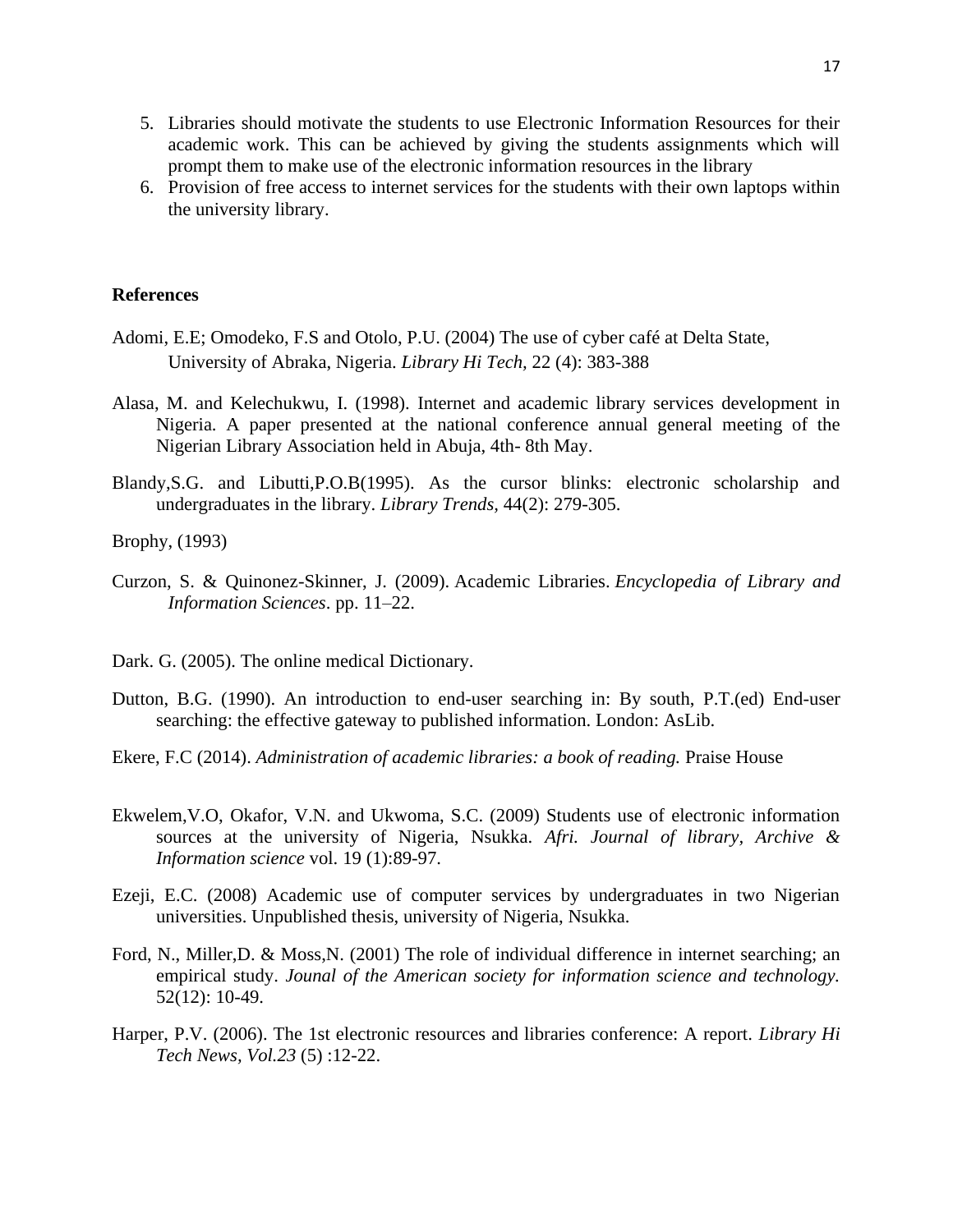- Iheaturu, A. M. (2002). Enhancing user education through systematic evaluation. *Nigerian library and information science Trend,* 6(1) 46-50
- Liew,CL. ,FOO, S. ,Chennupati, K.R.(2000). "Astudy of graduate student end –users' use and perception of electronic journals: *Online Information Review.*Vol.24, No.2:1468- 4527.http://www.emerald-library.com. (accessed 6th may 2011).
- Nnadi, C.U. (2018). Attitude of undergraduate students towards the academic use of electronic information resources in two Federal University in Enugu and Anambra State. An unpublished master's thesis.
- Okello-Obura,C.and Magara, E. (2008). Electronic Information Access and Utilisation by Makerere students in Uganda. *Evidence Based Library and Information Practice,*Vol.3, No.3,availableat:http://ejournals.library.ualberta.ca/index.php/EBLIP/article/view/935/332 8.(accessed 3rd august 2011)
- Okiyi, R.B. (1998) Nigerian university libraries and the challenges of information provision in the 21st century. *Library Bulletin,* 3 (1&2):17-28.
- Olatokunbo, C.O. and Asiru, S.M. (2011). Use of electronic information sources by postgraduate students in Nigeria: Influencing factors. *Library philosophy and practice.* Accessed 11/3/2011.
- Omomiyi, J.O. and Akinboro, E.O. (2009). Re-positioning librarianship education and practice for ICT challenges in Nigerian university libraries. *The Information Technologist*. An International Journal of ICT. 6(1): 45-51.
- Ray.K. and Day, J. (1998). Students attitudes toward electronic information resources. *Information Research,* Vol.4, No.2. Available at:http://information.net/ir/4-2/paper54.html. (accessed 26th November 2009).
- Shuling, W. (2007). "Investigation and analysis of current use of electronic resources in universitylibraries".*LibraryManagement,*Vol,28,(1&2):72-88 http://www.emeraldinsight/ *ViewContentServiet*? (Accessed 26th November 2009).
- Swain, D.K. and Panda, K.C. (2009) Use of electronic resources in business school libraries of an Indian state: A study of librarians' opinion, *The electronic library,* vol. 27(1):74-85.
- Ukonu, M. Wogu J, & Obayi P. (2012). Problems and challenges facing the university ofNigeria undergraduate student in the use of UNN Digital library. *Lose Journal of Humanities and Social Science (JHSS)* 3(2), 4-12.
- Uwaifo, S.O. (2010). Information and communication technologies and library services in society. In E. C.Madu and C.N. Ezeani (ed), Modern library and information science for information professional in Africa. (pp223-240), Ibadan; Text links Publishers.